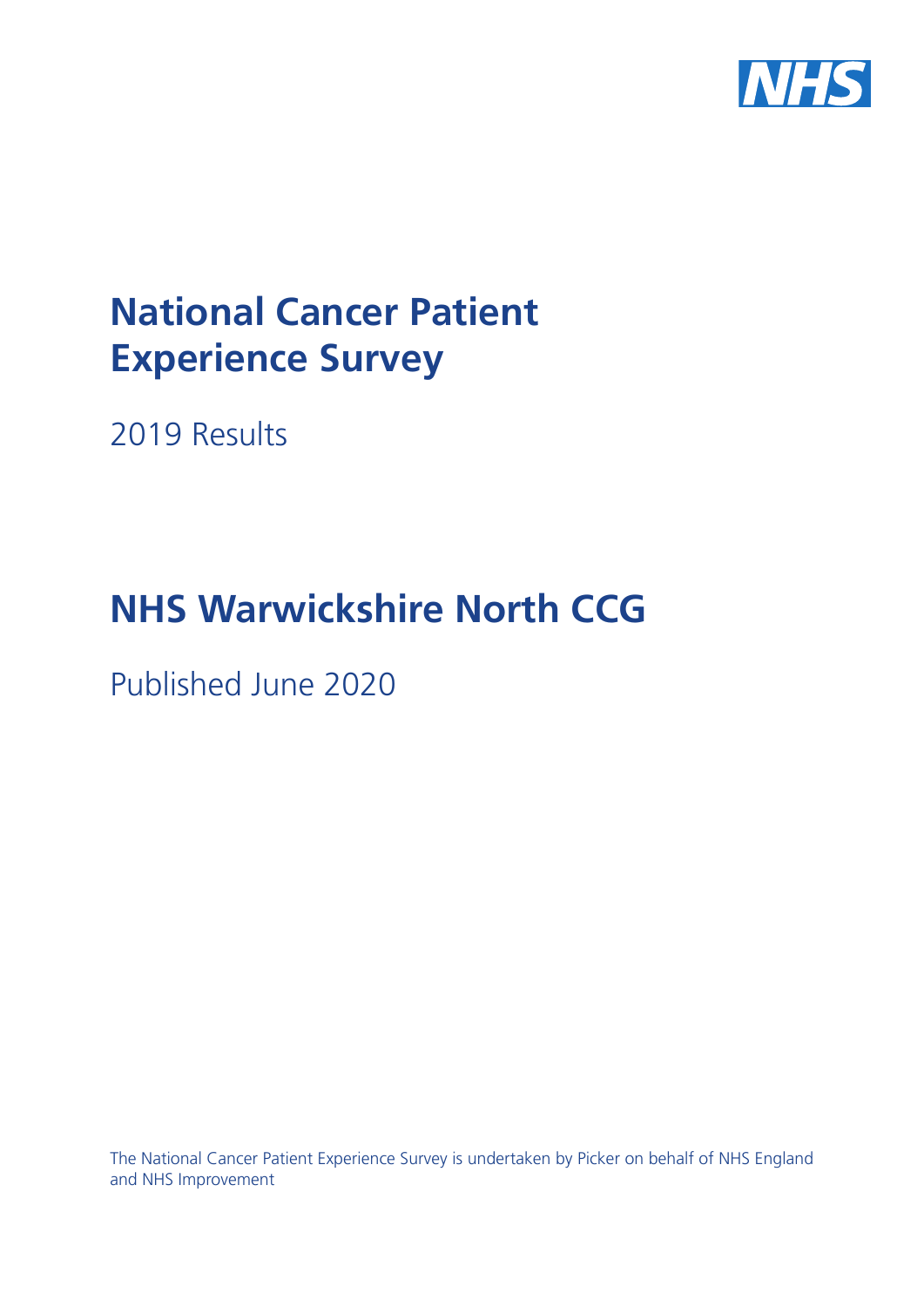# **Executive Summary** Case Mix Adjusted scores

#### **Cancer Dashboard Questions**

The following seven questions are included in phase 1 of the Cancer Dashboard developed by Public Health England and NHS England:

Q61. Patient's average rating of care scored from very poor to very good

| $\Omega$ | $\overline{2}$                                                | 3 | 4 | 5 | 6 | $\overline{7}$ | 8 | 9   | 10                                                                                            |
|----------|---------------------------------------------------------------|---|---|---|---|----------------|---|-----|-----------------------------------------------------------------------------------------------|
|          |                                                               |   |   |   |   |                |   | 8.9 |                                                                                               |
| 2%       |                                                               |   |   |   |   |                |   |     | Q18. Patient definitely involved as much as they wanted in decisions about care and treatment |
|          |                                                               |   |   |   |   |                |   |     | Q19. Patient given the name of a CNS who would support them through their treatment           |
|          | Q20. Patient found it very or quite easy to contact their CNS |   |   |   |   |                |   |     |                                                                                               |
| 88%      |                                                               |   |   |   |   |                |   |     | Q39. Patient always felt they were treated with respect and dignity while in hospital         |
|          | leaving hospital                                              |   |   |   |   |                |   |     | Q41. Hospital staff told patient who to contact if worried about condition or treatment after |
| 59%      | treatment                                                     |   |   |   |   |                |   |     | Q55. General practice staff definitely did everything they could to support patient during    |

### **Questions Outside Expected Range**

|                                                                                                         |            | Case Mix Adjusted Scores   |                            |                   |
|---------------------------------------------------------------------------------------------------------|------------|----------------------------|----------------------------|-------------------|
|                                                                                                         | 2019 Score | Lower<br>Expected<br>Range | Upper<br>Expected<br>Range | National<br>Score |
| O16. Patient definitely given practical advice and support in dealing with side effects of<br>treatment | 75%        | 61%                        | 74%                        | 67%               |
| Q20. Patient found it very or quite easy to contact their CNS                                           | 91%        | 79%                        | 90%                        | 85%               |

|                                                                                             |            | Case Mix Adjusted Scores   |                            |                   |
|---------------------------------------------------------------------------------------------|------------|----------------------------|----------------------------|-------------------|
|                                                                                             | 2019 Score | Lower<br>Expected<br>Range | Upper<br>Expected<br>Range | National<br>Score |
| Q53. Patient definitely given enough support from health or social services after treatment | 31%        | 33%                        | 57%                        | 45%               |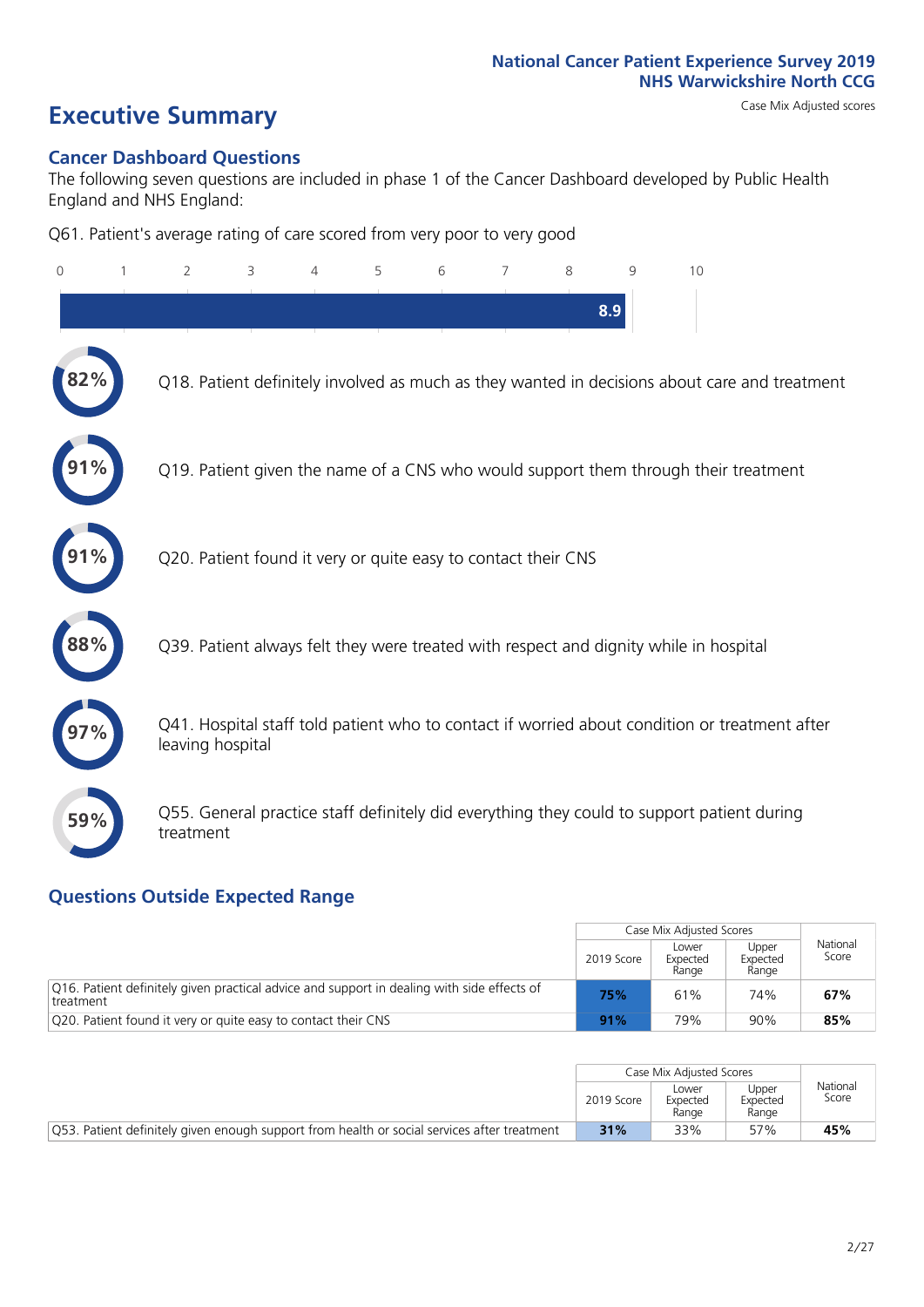## **Introduction**

The National Cancer Patient Experience Survey 2019 is the ninth iteration of the survey first undertaken in 2010. It has been designed to monitor national progress on cancer care; to provide information to drive local quality improvements; to assist commissioners and providers of cancer care; and to inform the work of the various charities and stakeholder groups supporting cancer patients.

The survey was overseen by a national Cancer Patient Experience Advisory Group. This Advisory Group set the principles and objectives of the survey programme and guided questionnaire development. The survey was commissioned and managed by NHS England. The survey provider, Picker, is responsible for designing, running and analysing the survey.

The 2019 survey involved 143 NHS Trusts. Out of 111,366 people, 67,858 people responded to the survey, yielding a response rate of 61%.

# **Methodology**

#### **Eligibility, fieldwork and survey methods**

The sample for the survey included all adult (aged 16 and over) NHS patients, with a confirmed primary diagnosis of cancer, discharged from an NHS Trust after an inpatient episode or day case attendance for cancer related treatment in the months of April, May and June 2019. The fieldwork for the survey was undertaken between December 2019 and March 2020.

As in the previous four years, the survey used a mixed mode methodology. Questionnaires were sent by post, with two reminders where necessary, but also included an option to complete the questionnaire online. A Freephone helpline and email was available for respondents to opt out, ask questions about the survey, enable them to complete their questionnaire over the phone and provide access to a translation and interpreting facility for those whose first language was not English.

#### **Case-mix adjustment**

Both unadjusted and adjusted scores are presented in this report. Case-mix adjusted scores allows us to account for the impact that differing patient populations might have on results. By using the case-mix adjusted estimates we can obtain a greater understanding of how a CCG is performing given their patient population. The factors taken into account in this case-mix adjustment are gender, age, ethnic group, deprivation, and tumour group.

#### **Scoring methodology**

Fifty-two questions from the questionnaire are scored as these questions relate directly to patient experience. For all but one question (Q61), scores are presented as the percentage of positive responses out of all scored responses. For Q61, respondents rate their overall care on a scale of 0 to 10, of which the average was calculated for this question's presented score. The percentages in this report have been rounded to the nearest percentage point. Therefore, in some cases the figures do not appear to add up to 100%.

#### **Statistical significance**

In the reporting of 2019 results, appropriate statistical tests have been undertaken to identify unadjusted scores for which the change over time is 'statistically significant'. Thirty-seven scored questions in 2019 have been compared with those of 2018 and a statistically significant change between the two years has been reported where identified.

For the scored questions that are comparable beyond 2018, statistically significant change over the five years has also been reported where identified. A statistically significant difference means that the change in the result is very unlikely to have occurred by sampling variation.

#### **Suppression**

#### **Question-level suppression**

For scores where the base size per question is  $<$ 21, the score will be suppressed and replaced with an asterisk (\*). The base size will include neutral response options.

#### **Double suppression**

If any group within a particular sub-group breakdown (such as the tumour group breakdown) has <21 responses, then the figure for this particular group is suppressed and replaced with an asterisk (\*). If there is only one group within the sub-group breakdown that has <21 respondents, and is therefore suppressed, the group with the next lowest number of respondents is also supressed and replaced with an asterisk (\*) (regardless if it is greater than or less than 21).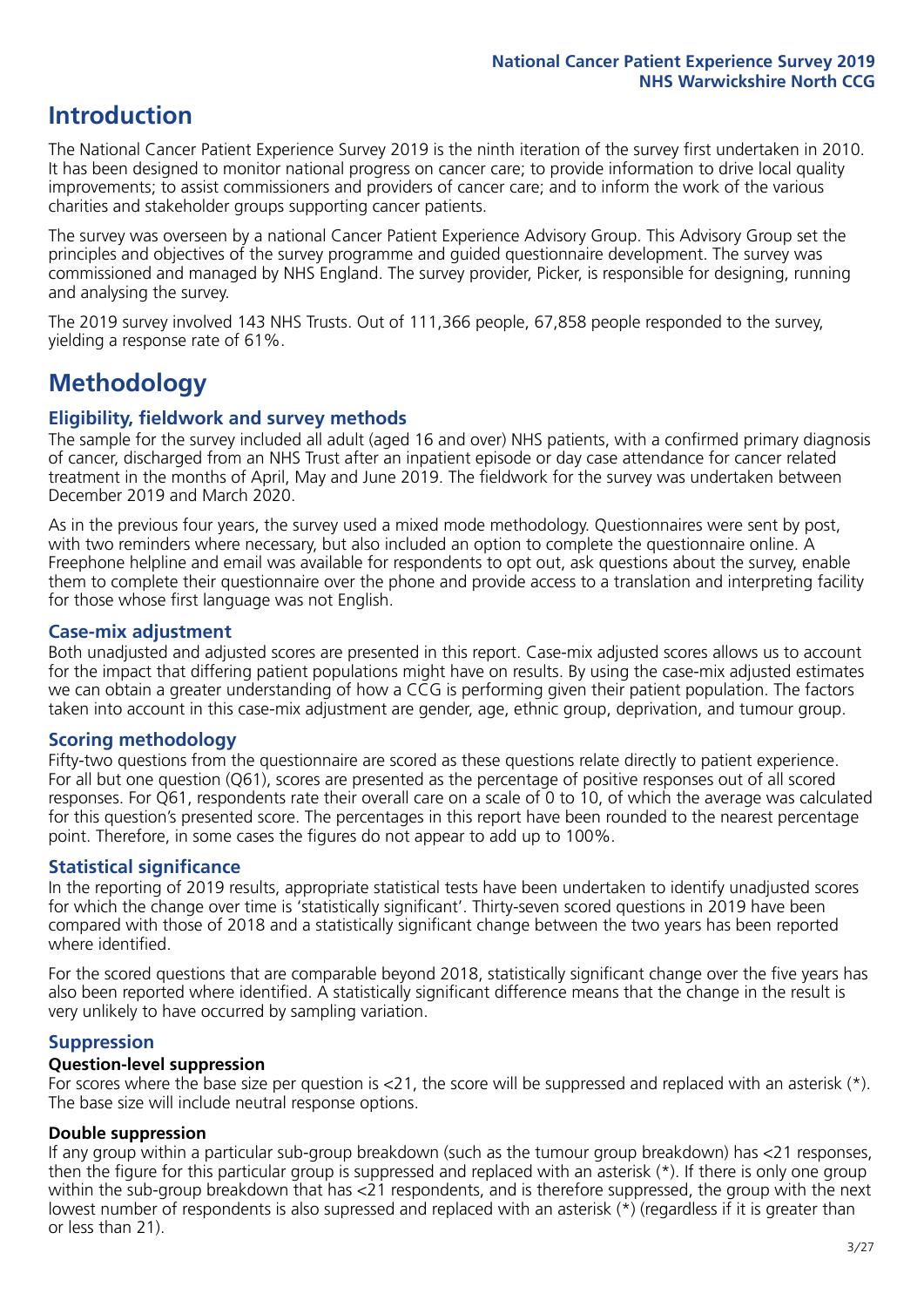# **Understanding the results**

This report shows how this CCG scored for each question in the survey, compared with national results and previous year's results. It is aimed at helping individual CCGs to understand their performance and identify areas for local improvement. Below is a description of the type of results presented within this report and how to understand them.

#### **Expected range charts**

The expected range charts in this report show a bar with the lowest and highest score received for each question nationally. Within this bar, an expected range is given (in grey) and a black diamond represents the actual score for this CCG.

CCGs whose score is above the upper limit of the expected range (in the dark blue) are positive outliers, with a score statistically significantly higher than the national mean. This indicates that the CCG performs better than what CCGs of the same size and demographics are expected to perform. The opposite is true if the score is below the lower limit of the expected range (in the light blue); these are negative outliers. For scores within the expected range (in the grey), the score is what we would expect given the CCG's size and demographics.

#### **Comparability tables**

The comparability tables show the 2018 and 2019 unadjusted scores for this CCG for each scored question. If there is a significant change from 2018 and 2019 or overall from 2015 to 2019, an arrow will be presented for the direction of change. The adjusted 2019 score will also be presented for each scored question along with the lower and upper expected range and national score. Scores above the upper limit of the expected range will be highlighted dark blue, scores below the lower limit of the expected range will be highlighted light blue, and scores within the lower and upper limit of the expected ranges will be highlighted grey.

#### **Tumour type tables**

The tumour type tables show the unadjusted scores for each scored question for each of the 13 tumour groups. The national score for that tumour group is also shown. Unadjusted scores for the same tumour type across different CCGs may not be comparable, as they do not account for the impact that differing patient populations might have on results. Central nervous system is abbreviated as 'CNS' and lower gastrointestinal tract is abbreviated as 'LGT' throughout this report.

#### **Year on year charts**

The year on year charts show five columns representing the unadjusted scores of the last five years (2015, 2016, 2017, 2018 and 2019) for each scored question.

#### **Notes on specific questions**

Following the development phase of the 2019 survey, several changes were made to the questionnaire. Six scored questions were amended (Q5, Q18, Q30, Q35, Q56 and Q60) and one non-scored question (Q29) was amended that impacted the comparability of questions Q30 to Q41. Of all questions changed or impacted by change, only Q60 is presented with historical comparisons; though the results should be interpreted with caution.

#### **Unadjusted data and case-mix adjusted data**

Unadjusted data should be used to see the actual responses from patients relating to the CCG. Case-mix adjusted data, together with expected ranges, should be used to understand whether the results are significantly higher or lower than national results taking account of the patient mix.

### **Further information**

This research was carried out in accordance with the international standard for organisations conducting social research (accreditation to ISO20252:2012; certificate number GB08/74322). The 2019 survey data has been produced and published in line with the Code of Practice for Official Statistics.

For more information on the methodology, please see the Technical Document. It can be viewed along with the 2019 questionnaire and survey quidance on the website at [www.ncpes.co.uk](https://www.ncpes.co.uk/supporting-documents). For all other outputs at National, Trust, CCG and Cancer Alliance level, please see the PDF reports, Excel tables and dashboards at [www.ncpes.co.uk.](https://www.ncpes.co.uk/current-results)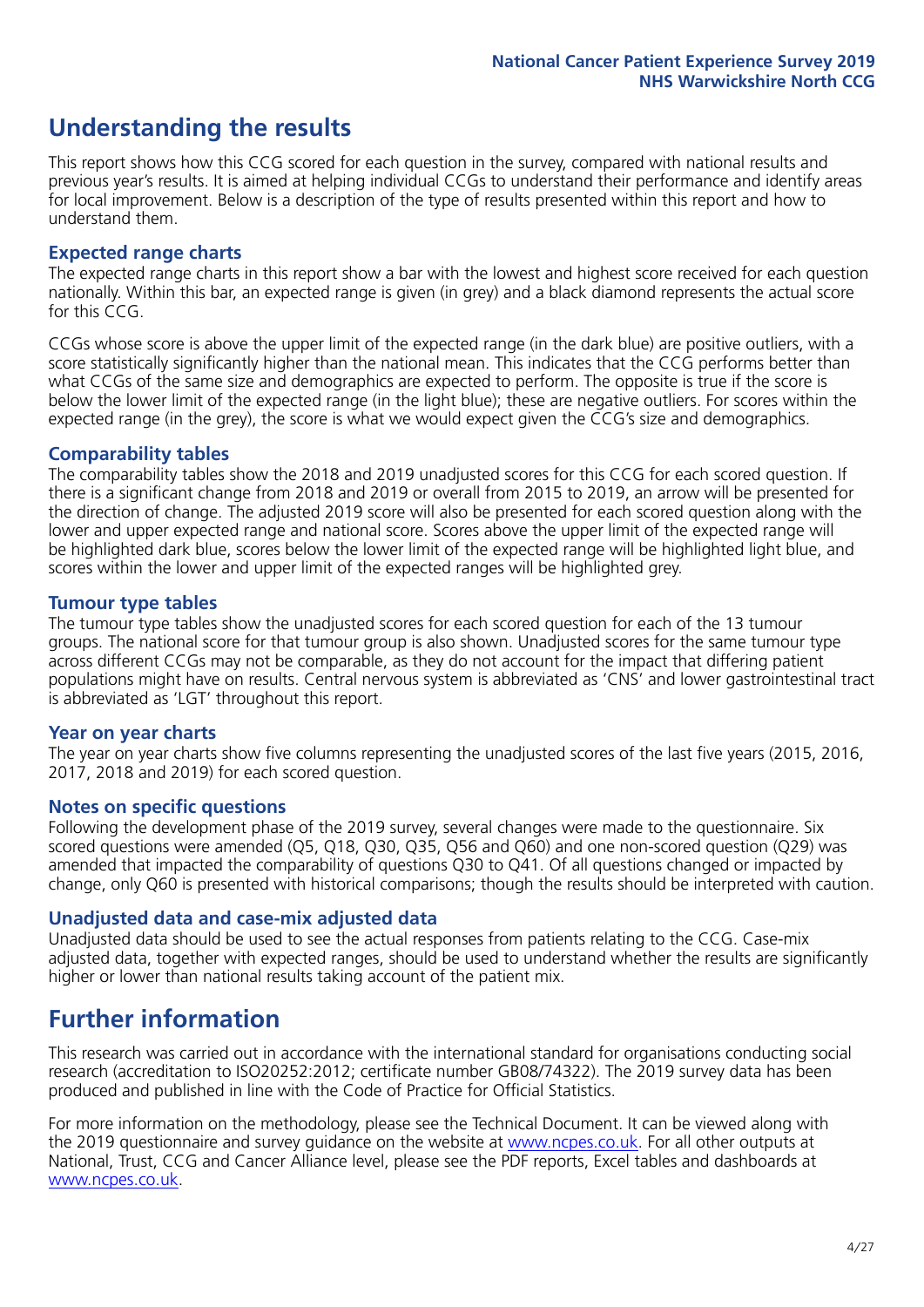### **Response Rate**

#### **Overall Response Rate**

209 patients responded out of a total of 342 patients, resulting in a response rate of 61%.

|          | Sample Size | Adjusted<br>Sample | Completed | Response Rate |
|----------|-------------|--------------------|-----------|---------------|
| CCG      | 367         | 342                | 209       | 61%           |
| National | 119,855     | 111,366            | 67,858    | 61%           |

#### **Respondents by Survey Type**

|                            | Number of<br>Respondents |
|----------------------------|--------------------------|
| Online                     | 23                       |
| Paper                      | 186                      |
| Phone                      | $\left( \right)$         |
| <b>Translation Service</b> |                          |

#### **Respondents by Tumour Group**

|                      | Number of<br>Respondents |
|----------------------|--------------------------|
| <b>Brain / CNS</b>   | $\mathcal{P}$            |
| <b>Breast</b>        | 58                       |
| Colorectal / LGT     | 28                       |
| Gynaecological       | 15                       |
| Haematological       | 23                       |
| <b>Head and Neck</b> | 7                        |
| Lung                 | 10                       |
| Prostate             | 13                       |
| Sarcoma              | $\overline{2}$           |
| Skin                 | 5                        |
| <b>Upper Gastro</b>  | 10                       |
| Urological           | 21                       |
| Other                | 15                       |

#### **Respondents by Age and Gender**

Respondents year of birth has been used to determine age. This information has been amalgamated into 8 age bands. The age and gender distribution for the CCG was as follows:

|        | Age 16-24 | Age 25-34 | Age 35-44 | Age 45-54       | Age 55-64 | Age 65-74 | Age 75-84 | Age 85+ | Total |
|--------|-----------|-----------|-----------|-----------------|-----------|-----------|-----------|---------|-------|
| Male   |           |           |           |                 | 19        | 36        |           |         | 86    |
| Female |           |           |           | 22              | 30        | 32        | 26        |         | 123   |
| Total  |           |           | b         | $\overline{2}1$ | 49        | 68        | 41        | 10      | 209   |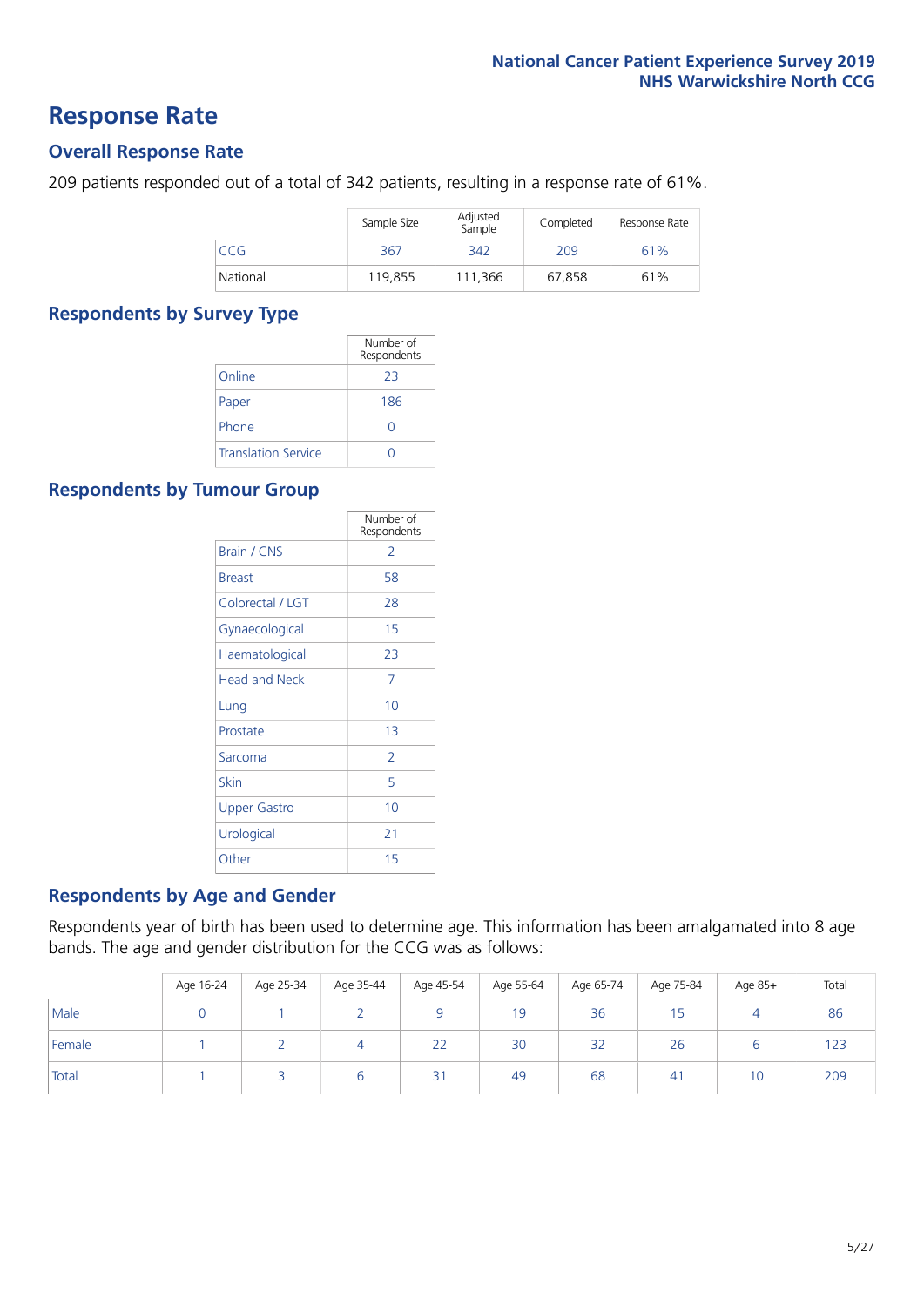# **Expected Range Charts**

| Lower Expected Range<br>Average                                                                         |       |     |         |     | Upper Expected Range |     |     | Case Mix Adjusted Score |               |            |          |
|---------------------------------------------------------------------------------------------------------|-------|-----|---------|-----|----------------------|-----|-----|-------------------------|---------------|------------|----------|
| <b>SEEING YOUR GP</b>                                                                                   | 0%    | 10% | 20%     |     | 30% 40%              | 50% | 60% | 70% 80%                 |               |            | 90% 100% |
| Q1. Saw GP once or twice before being told they needed to go to<br>hospital                             |       |     |         |     |                      |     |     |                         | 77%           | 88%        |          |
| Q2. Patient thought they were seen as soon as necessary                                                 |       |     |         |     |                      |     |     |                         |               |            |          |
| <b>DIAGNOSTIC TESTS</b>                                                                                 | 0%    | 10% | 20%     | 30% | 40%                  | 50% | 60% | 70%                     | 80%           | 93%        | 90% 100% |
| Q5. Received all the information needed about the test                                                  |       |     |         |     |                      |     |     |                         |               |            |          |
| Q6. The length of time waiting for the test to be done was about<br>right                               |       |     |         |     |                      |     |     |                         | 79%           | 89%        |          |
| Q7. Test results explained in completely understandable way                                             |       |     |         |     |                      |     |     |                         |               |            |          |
| <b>FINDING OUT WHAT WAS WRONG WITH YOU</b>                                                              | $0\%$ | 10% | 20%     | 30% | 40%                  | 50% | 60% | 70%                     | 80%           |            | 90% 100% |
| Q10. Patient told they could bring a family member or friend when<br>first told they had cancer         |       |     |         |     |                      |     |     |                         | 76%           |            |          |
| Q11. Patient felt they were told sensitively that they had cancer                                       |       |     |         |     |                      |     |     |                         |               | 87%        |          |
| Q12. Patient completely understood the explanation of what was<br>wrong                                 |       |     |         |     |                      |     |     | 74%                     |               |            |          |
| Q13. Patient given easy to understand written information about<br>the type of cancer they had          |       |     |         |     |                      |     |     | 70%                     |               |            |          |
| <b>DECIDING THE BEST TREATMENT FOR YOU</b>                                                              | 0%    | 10% | 20%     | 30% | 40%                  | 50% | 60% | 70%                     | 80%           |            | 90% 100% |
| Q14. Patient felt that treatment options were completely explained                                      |       |     |         |     |                      |     |     |                         |               | 87%        |          |
| Q15. Patient felt possible side effects were definitely explained in<br>an understandable way           |       |     |         |     |                      |     |     |                         | 78%           |            |          |
| Q16. Patient definitely given practical advice and support in dealing<br>with side effects of treatment |       |     |         |     |                      |     |     | 75%                     | $\rightarrow$ |            |          |
| Q17. Patient definitely told about side effects that could affect<br>them in the future                 |       |     |         |     |                      |     | 63% |                         |               |            |          |
| Q18. Patient definitely involved as much as they wanted in<br>decisions about care and treatment        |       |     |         |     |                      |     |     |                         | 82%           |            |          |
| <b>CLINICAL NURSE SPECIALIST (CNS)</b>                                                                  | 0%    |     | 10% 20% | 30% | 40%                  | 50% | 60% | 70%                     | 80%           |            | 90% 100% |
| Q19. Patient given the name of a CNS who would support them<br>through their treatment                  |       |     |         |     |                      |     |     |                         |               | 91%<br>91% |          |
| Q20. Patient found it very or quite easy to contact their CNS                                           |       |     |         |     |                      |     |     |                         |               |            |          |
| Q21. Patient got understandable answers to important questions<br>all or most of the time               |       |     |         |     |                      |     |     |                         |               | 88%        |          |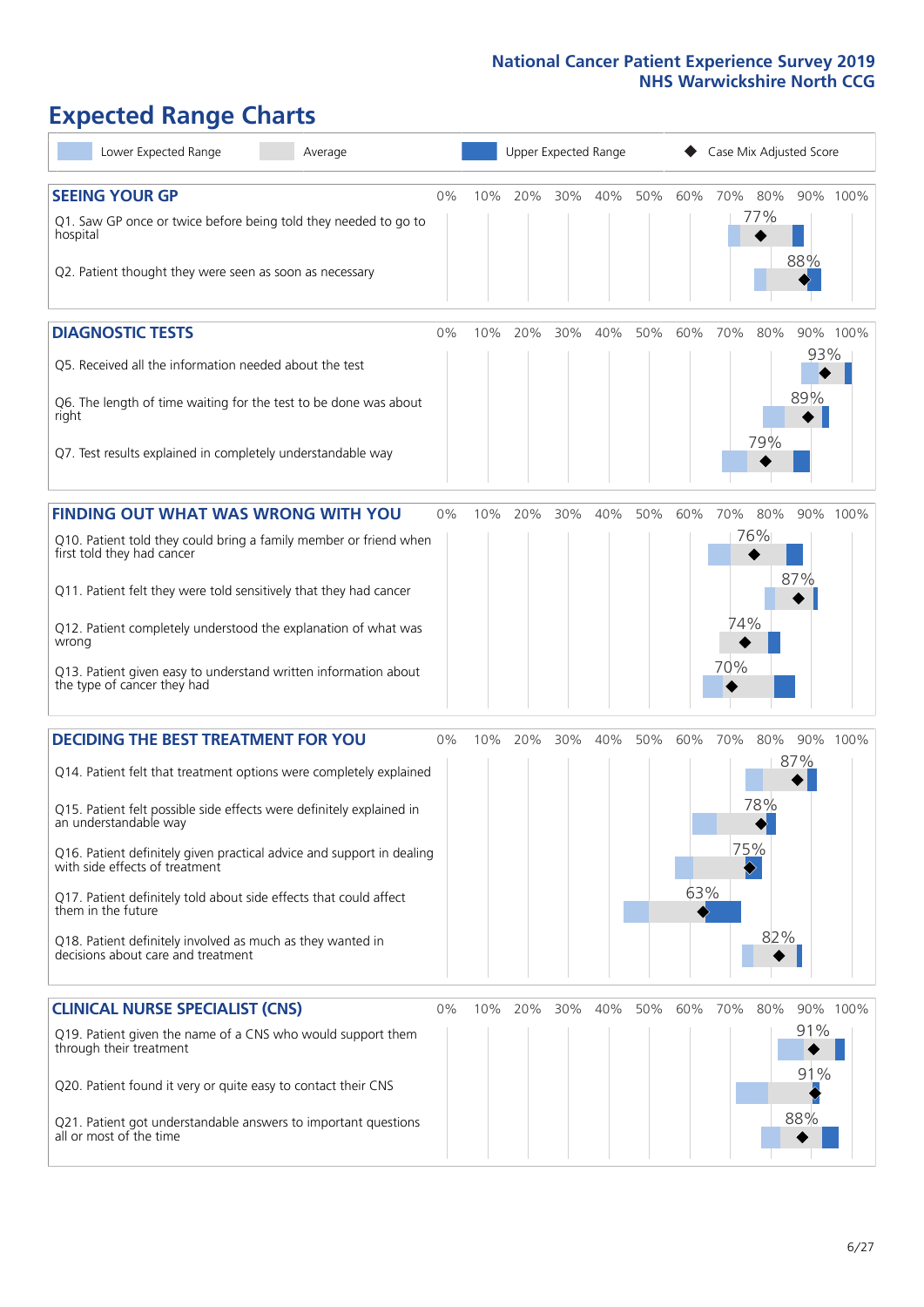# **Expected Range Charts**

| Lower Expected Range<br>Average                                                                                                                                                                                                                                                                                                                                                                                                                                                                                                                                                                                                                                                                                                                                                                                                                                                                                                                                                                                                                                                                                                                                                   |    |     |     |     | Upper Expected Range |     |                   |                   |                          | Case Mix Adjusted Score  |                 |
|-----------------------------------------------------------------------------------------------------------------------------------------------------------------------------------------------------------------------------------------------------------------------------------------------------------------------------------------------------------------------------------------------------------------------------------------------------------------------------------------------------------------------------------------------------------------------------------------------------------------------------------------------------------------------------------------------------------------------------------------------------------------------------------------------------------------------------------------------------------------------------------------------------------------------------------------------------------------------------------------------------------------------------------------------------------------------------------------------------------------------------------------------------------------------------------|----|-----|-----|-----|----------------------|-----|-------------------|-------------------|--------------------------|--------------------------|-----------------|
| <b>SUPPORT FOR PEOPLE WITH CANCER</b><br>Q22. Hospital staff gave information about support or self-help<br>groups for people with cancer<br>Q23. Hospital staff discussed or gave information about the impact<br>cancer could have on day to day activities<br>Q24. Hospital staff gave information on getting financial help or<br>possible benefits<br>Q25. Hospital staff told patient they could get free prescriptions                                                                                                                                                                                                                                                                                                                                                                                                                                                                                                                                                                                                                                                                                                                                                     | 0% | 10% | 20% | 30% | 40%                  | 50% | 60%               | 70%<br>72%        | 80%                      | 91%<br>86%<br>89%        | 90% 100%        |
| <b>OPERATIONS</b><br>Q27. Beforehand, patient had all the information needed about the<br>operation<br>Q28. Afterwards, staff completely explained how operation had<br>gone in understandable way                                                                                                                                                                                                                                                                                                                                                                                                                                                                                                                                                                                                                                                                                                                                                                                                                                                                                                                                                                                | 0% | 10% | 20% | 30% | 40%                  | 50% | 60%               | 70%               | 80%<br>78%               |                          | 90% 100%<br>98% |
| <b>HOSPITAL CARE AS AN INPATIENT</b><br>Q30. Hospital staff didn't talk in front of patient as if patient wasn't<br>there<br>Q31. Patient had confidence and trust in all doctors treating them<br>Q32. Patient's family or someone close definitely felt able to talk to<br>a doctor<br>Q33. Patient had confidence and trust in all the ward nurses<br>treating them<br>Q34. Patient thought there were always or nearly always enough<br>nurses on duty to care for them<br>Q35. All hospital staff asked patient what name they prefer to be<br>called by<br>Q36. Patient always given enough privacy when discussing<br>condition or treatment<br>Q37. Patient definitely found hospital staff to discuss worries or<br>fears during their inpatient visit<br>Q38. Hospital staff definitely did everything they could to help<br>control pain<br>Q39. Patient always felt they were treated with respect and dignity<br>while in hospital<br>Q40. Patient given clear written information about what should or<br>should not do after leaving hospital<br>Q41. Hospital staff told patient who to contact if worried about<br>condition or treatment after leaving hospital | 0% | 10% | 20% | 30% | 40%                  | 50% | 60%<br>62%<br>55% | 70%<br>74%<br>70% | 80%<br>81%<br>77%<br>84% | 88%<br>89%<br>88%<br>85% | 90% 100%<br>97% |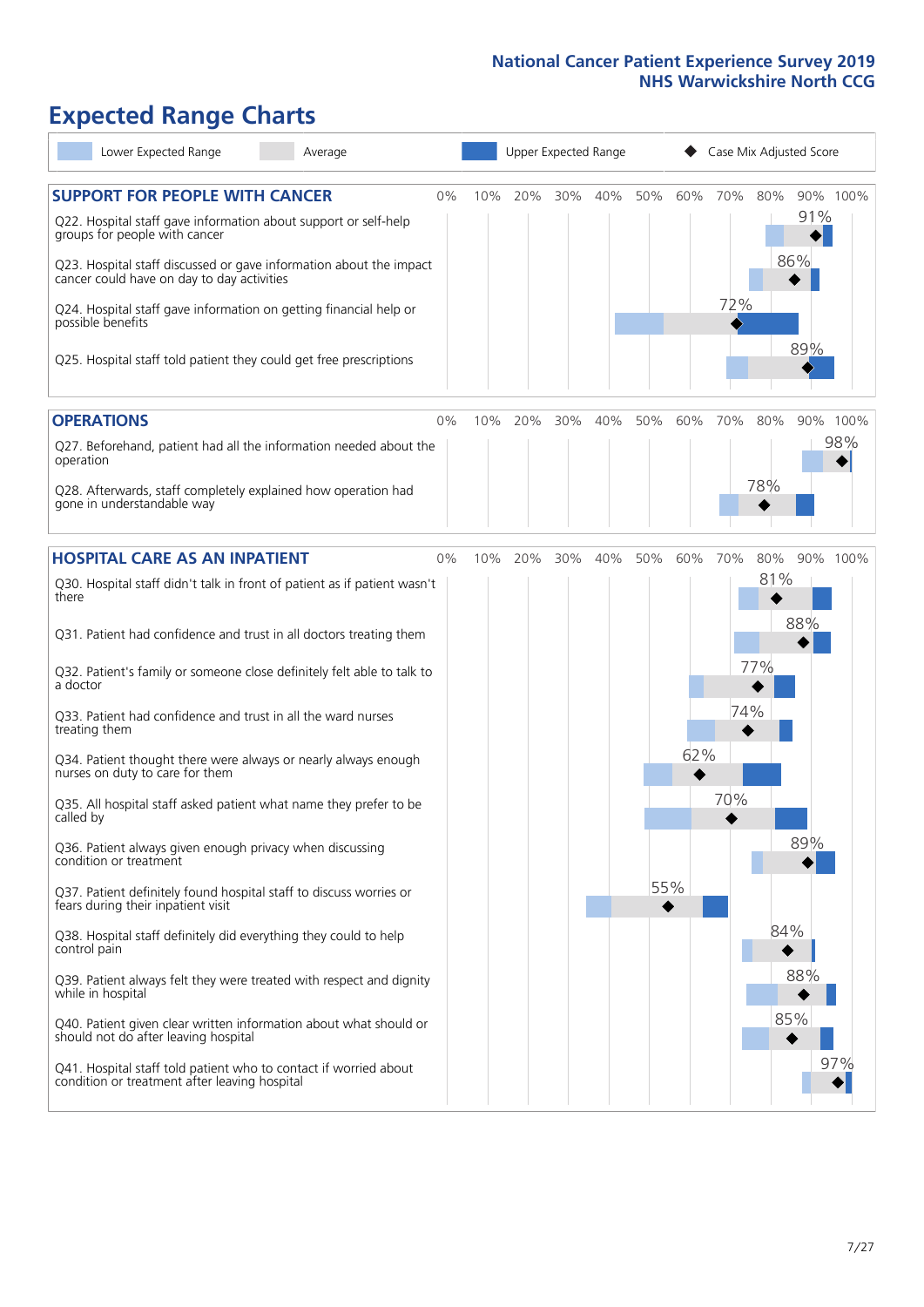# **Expected Range Charts**

| Lower Expected Range                                                                                                                                                                    | Average |          | Upper Expected Range |         |     |         |     |     | Case Mix Adjusted Score |            |     |                 |  |  |
|-----------------------------------------------------------------------------------------------------------------------------------------------------------------------------------------|---------|----------|----------------------|---------|-----|---------|-----|-----|-------------------------|------------|-----|-----------------|--|--|
| <b>HOSPITAL CARE AS A DAY PATIENT / OUTPATIENT 0%</b><br>Q43. Patient definitely found hospital staff to discuss worries or<br>fears during their outpatient or day case visit          |         |          | 10%                  | 20%     | 30% | 40%     | 50% | 60% | 70%                     | 80%<br>77% |     | 90% 100%<br>96% |  |  |
| Q44. Cancer doctor had the right documents at patient's last<br>outpatient appointment<br>Q46. Beforehand patient completely had all information needed<br>about radiotherapy treatment |         |          |                      |         |     |         |     |     |                         |            | 87% |                 |  |  |
| Q47. Patient completely given understandable information about<br>whether radiotherapy was working                                                                                      |         |          |                      |         |     |         |     | 56% |                         |            |     |                 |  |  |
| Q49. Beforehand patient completely had all information needed<br>about chemotherapy treatment                                                                                           |         |          |                      |         |     |         |     |     |                         |            | 90% |                 |  |  |
| Q50. Patient given enough information about whether<br>chemotherapy was working in a completely understandable way                                                                      |         |          |                      |         |     |         |     |     |                         | 77%        |     |                 |  |  |
| <b>HOME CARE AND SUPPORT</b>                                                                                                                                                            |         | 0%       | 10%                  | 20%     | 30% | 40%     | 50% | 60% | 70%                     | 80%        |     | 90% 100%        |  |  |
| Q51. Hospital staff definitely gave family or someone close all the<br>information needed to help care at home                                                                          |         |          |                      |         |     |         |     | 61% |                         |            |     |                 |  |  |
| Q52. Patient definitely given enough support from health or social<br>services during treatment                                                                                         |         |          |                      |         |     | 44%     |     |     |                         |            |     |                 |  |  |
| Q53. Patient definitely given enough support from health or social<br>services after treatment                                                                                          |         |          |                      |         | 31% |         |     |     |                         |            |     |                 |  |  |
| <b>CARE FROM YOUR GENERAL PRACTICE</b>                                                                                                                                                  |         | $0\%$    |                      | 10% 20% |     | 30% 40% | 50% | 60% | 70%                     | 80%        |     | 90% 100%        |  |  |
| Q54. GP given enough information about patient's condition and<br>treatment                                                                                                             |         |          |                      |         |     |         |     |     |                         |            |     | 95%             |  |  |
| Q55. General practice staff definitely did everything they could to<br>support patient during treatment                                                                                 |         |          |                      |         |     |         |     | 59% |                         |            |     |                 |  |  |
| <b>YOUR OVERALL NHS CARE</b>                                                                                                                                                            |         | $0\%$    | 10%                  | 20%     | 30% | 40%     | 50% | 60% | 70%                     | 80%        |     | 90% 100%        |  |  |
| Q56. Different people treating and caring for patient always work<br>well together to give best possible care                                                                           |         |          |                      |         |     |         |     |     |                         | 75%        |     |                 |  |  |
| Q57. Patient given a care plan                                                                                                                                                          |         |          |                      |         |     | 38%     |     |     |                         |            |     |                 |  |  |
| Q58. Overall the administration of care was good or very good                                                                                                                           |         |          |                      |         |     |         |     |     | 70%                     |            | 90% |                 |  |  |
| Q59. Patient felt length of time for attending clinics and<br>appointments for cancer was about right                                                                                   |         |          |                      |         |     |         |     |     |                         |            |     |                 |  |  |
| Q60. Someone discussed with patient whether they would like to<br>take part in cancer research                                                                                          |         |          |                      |         | 30% |         |     |     |                         |            |     |                 |  |  |
|                                                                                                                                                                                         |         | $\Omega$ |                      | 2       | 3   | 4       | 5   | 6   | 7                       | 8          | 9   | 10              |  |  |
| Q61. Patient's average rating of care scored from very poor to very<br>good                                                                                                             |         |          |                      |         |     |         |     |     |                         |            | 8.9 |                 |  |  |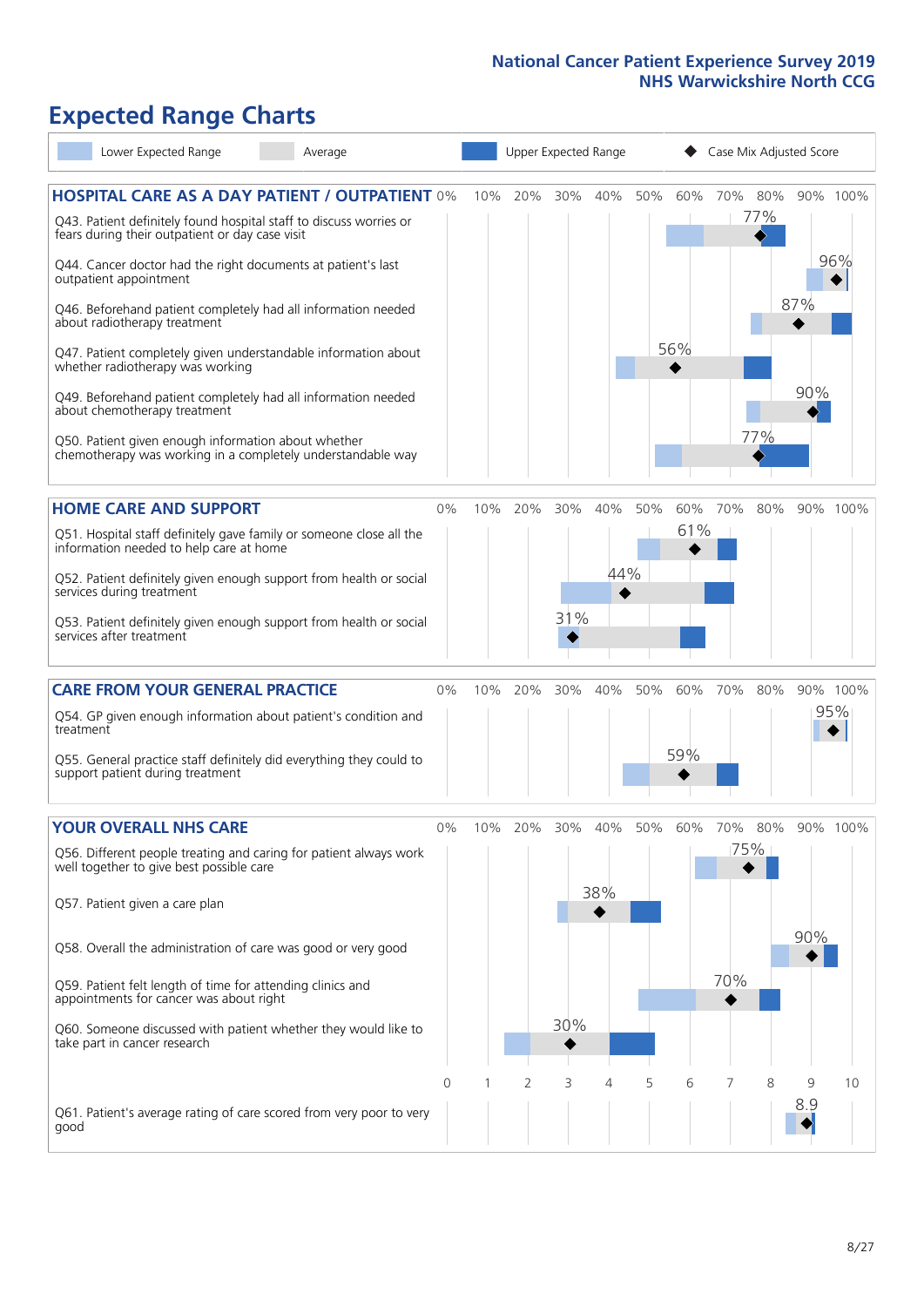# **Comparability Tables**

\* Indicates where a score has been suppressed because there are less than 21 responses.

\*\* No score available for 2018.

 $\triangle$  or  $\nabla$ 

Change 2018-2019: Indicates where 2019 score is significantly higher or lower than 2018 score Change Overall: Indicates significant change overall (2015, 2016, 2017, 2018 and 2019).

Adjusted Score below Lower Expected Range Adjusted Score between Upper and Lower Expected Ranges Adjusted Score above Upper Expected Range

|                                                                             |           |               | Unadjusted Scores |               |                                             |         |               | Case Mix Adjusted Scores            |                |                   |
|-----------------------------------------------------------------------------|-----------|---------------|-------------------|---------------|---------------------------------------------|---------|---------------|-------------------------------------|----------------|-------------------|
|                                                                             | 2018<br>n | 2018<br>Score | 2019<br>n         | 2019<br>Score | $\sim$   Change   Change  <br>2018-<br>2019 | Overall | 2019<br>Score | Lower<br>Expected Expected<br>Range | Upper<br>Range | National<br>Score |
| <b>SEEING YOUR GP</b>                                                       |           |               |                   |               |                                             |         |               |                                     |                |                   |
| Q1. Saw GP once or twice before being told they needed to go<br>to hospital | 142       | 75%           | 158               | 80%           |                                             |         | 77%           | 73%                                 | 85%            | 79%               |
| Q2. Patient thought they were seen as soon as necessary                     | 190       | 85%           | 204               | 88%           |                                             |         | 88%           | 79%                                 | 89%            | 84%               |
| <b>DIAGNOSTIC TESTS</b>                                                     |           |               |                   |               |                                             |         |               |                                     |                |                   |

| O5. Received all the information needed about the test                    | $**$ | **  | 80  | 93% |  | 93% | 92% | 98% | 95% |
|---------------------------------------------------------------------------|------|-----|-----|-----|--|-----|-----|-----|-----|
| Q6. The length of time waiting for the test to be done was<br>about right |      | 88% | 85  | 89% |  | 89% | 83% | 93% | 88% |
| Q7. Test results explained in completely understandable way               | 71 ' | 80% | 185 | 79% |  | 79% | 74% | 86% | 80% |

| <b>FINDING OUT WHAT WAS WRONG WITH YOU</b>                                                      |     |     |     |     |     |     |     |     |
|-------------------------------------------------------------------------------------------------|-----|-----|-----|-----|-----|-----|-----|-----|
| Q10. Patient told they could bring a family member or friend<br>when first told they had cancer | 175 | 73% | 191 | 76% | 76% | 70% | 84% | 77% |
| Q11. Patient felt they were told sensitively that they had cancer                               | 192 | 84% | 206 | 87% | 87% | 81% | 91% | 86% |
| Q12. Patient completely understood the explanation of what<br>was wrong                         | 196 | 76% | 206 | 74% | 74% | 67% | 79% | 73% |
| Q13. Patient given easy to understand written information<br>about the type of cancer they had  | 165 | 77% | 185 | 70% | 70% | 68% | 81% | 74% |

| <b>DECIDING THE BEST TREATMENT FOR YOU</b>                                                              |      |     |     |     |  |     |     |     |     |
|---------------------------------------------------------------------------------------------------------|------|-----|-----|-----|--|-----|-----|-----|-----|
| Q14. Patient felt that treatment options were completely<br>explained                                   | 172  | 87% | 79  | 87% |  | 87% | 78% | 89% | 83% |
| Q15. Patient felt possible side effects were definitely explained<br>in an understandable way           | 188  | 78% | 200 | 78% |  | 78% | 67% | 79% | 73% |
| Q16. Patient definitely given practical advice and support in<br>dealing with side effects of treatment | 188  | 75% | 200 | 75% |  | 75% | 61% | 74% | 67% |
| Q17. Patient definitely told about side effects that could affect<br>them in the future                 | 178  | 60% | 192 | 64% |  | 63% | 50% | 64% | 57% |
| Q18. Patient definitely involved as much as they wanted in<br>decisions about care and treatment        | $**$ | **  | 203 | 82% |  | 82% | 76% | 86% | 81% |

| <b>CLINICAL NURSE SPECIALIST (CNS)</b>                                                    |       |     |     |     |     |     |     |     |
|-------------------------------------------------------------------------------------------|-------|-----|-----|-----|-----|-----|-----|-----|
| Q19. Patient given the name of a CNS who would support them<br>through their treatment    | 189   | 92% | 201 | 91% | 91% | 88% | 96% | 92% |
| Q20. Patient found it very or quite easy to contact their CNS                             | 154   | 92% | 176 | 91% | 91% | 79% | 90% | 85% |
| Q21. Patient got understandable answers to important<br>questions all or most of the time | $15-$ | 89% | 162 | 88% | 88% | 82% | 93% | 87% |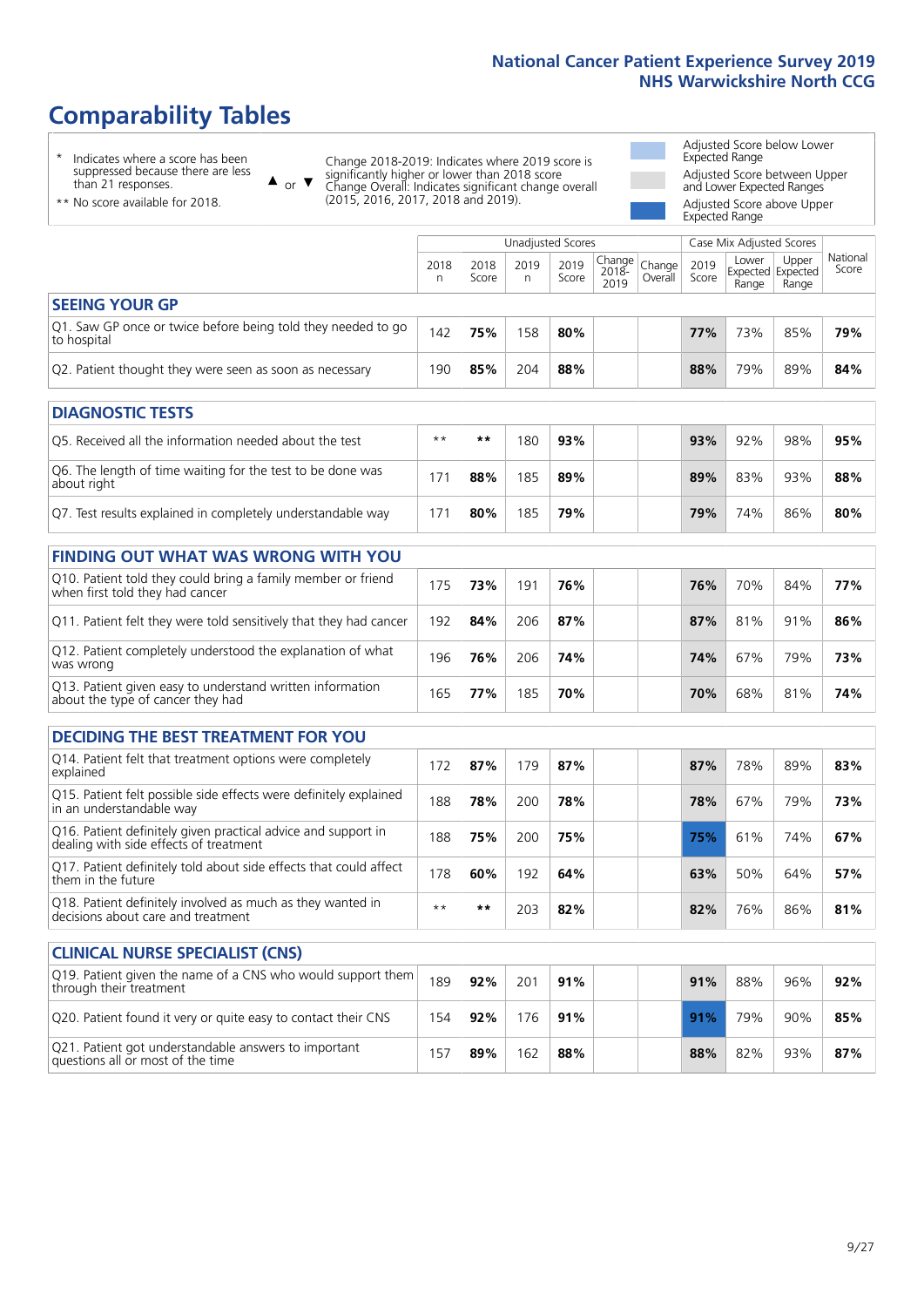# **Comparability Tables**

\* Indicates where a score has been suppressed because there are less than 21 responses.

\*\* No score available for 2018.

 $\triangle$  or  $\nabla$ 

Change 2018-2019: Indicates where 2019 score is significantly higher or lower than 2018 score Change Overall: Indicates significant change overall (2015, 2016, 2017, 2018 and 2019).

Adjusted Score below Lower Expected Range Adjusted Score between Upper and Lower Expected Ranges Adjusted Score above Upper Expected Range

|                                                                                                                   |              |               |           | Unadjusted Scores |                         |                   |               | Case Mix Adjusted Scores |                                     |                   |
|-------------------------------------------------------------------------------------------------------------------|--------------|---------------|-----------|-------------------|-------------------------|-------------------|---------------|--------------------------|-------------------------------------|-------------------|
|                                                                                                                   | 2018<br>n    | 2018<br>Score | 2019<br>n | 2019<br>Score     | Change<br>2018-<br>2019 | Change<br>Overall | 2019<br>Score | Lower<br>Range           | Upper<br>Expected Expected<br>Range | National<br>Score |
| <b>SUPPORT FOR PEOPLE WITH CANCER</b>                                                                             |              |               |           |                   |                         |                   |               |                          |                                     |                   |
| Q22. Hospital staff gave information about support or self-help<br>groups for people with cancer                  | 148          | 90%           | 172       | 91%               |                         | ▲                 | 91%           | 83%                      | 93%                                 | 88%               |
| Q23. Hospital staff discussed or gave information about the<br>impact cancer could have on day to day activities  | 128          | 84%           | 145       | 86%               |                         |                   | 86%           | 78%                      | 90%                                 | 84%               |
| Q24. Hospital staff gave information on getting financial help or<br>possible benefits                            | 96           | 63%           | 114       | 72%               |                         |                   | 72%           | 54%                      | 72%                                 | 63%               |
| Q25. Hospital staff told patient they could get free prescriptions                                                | 85           | 80%           | 100       | 89%               |                         |                   | 89%           | 74%                      | 89%                                 | 82%               |
| <b>OPERATIONS</b>                                                                                                 |              |               |           |                   |                         |                   |               |                          |                                     |                   |
| Q27. Beforehand, patient had all the information needed about<br>the operation                                    | 121          | 98%           | 124       | 98%               |                         |                   | 98%           | 93%                      | 100%                                | 96%               |
| Q28. Afterwards, staff completely explained how operation had<br>gone in understandable way                       | 119          | 84%           | 125       | 78%               |                         |                   | 78%           | 72%                      | 86%                                 | 79%               |
| <b>HOSPITAL CARE AS AN INPATIENT</b>                                                                              |              |               |           |                   |                         |                   |               |                          |                                     |                   |
| Q30. Hospital staff didn't talk in front of patient as if patient<br>wasn't there                                 | $**$         | $***$         | 115       | 82%               |                         |                   | 81%           | 77%                      | 90%                                 | 84%               |
| Q31. Patient had confidence and trust in all doctors treating<br>them                                             | $\star\star$ | $***$         | 117       | 88%               |                         |                   | 88%           | 77%                      | 90%                                 | 84%               |
| Q32. Patient's family or someone close definitely felt able to talk<br>to a doctor                                | $* *$        | $***$         | 102       | 76%               |                         |                   | 77%           | 63%                      | 81%                                 | 72%               |
| Q33. Patient had confidence and trust in all the ward nurses<br>treating them                                     | $* *$        | **            | 117       | 74%               |                         |                   | 74%           | 66%                      | 82%                                 | 74%               |
| Q34. Patient thought there were always or nearly always<br>enough nurses on duty to care for them                 | $**$         | $***$         | 117       | 62%               |                         |                   | 62%           | 56%                      | 73%                                 | 64%               |
| Q35. All hospital staff asked patient what name they prefer to<br>be called by                                    | $**$         | $***$         | 117       | 70%               |                         |                   | 70%           | 60%                      | 81%                                 | 71%               |
| Q36. Patient always given enough privacy when discussing<br>condition or treatment                                | $* *$        | $***$         | 117       | 89%               |                         |                   | 89%           | 78%                      | 91%                                 | 85%               |
| Q37. Patient definitely found hospital staff to discuss worries or<br>fears during their inpatient visit          | $* *$        | **            | 76        | 54%               |                         |                   | 55%           | 41%                      | 63%                                 | 52%               |
| Q38. Hospital staff definitely did everything they could to help<br>control pain                                  | $* *$        | $***$         | 101       | 84%               |                         |                   | 84%           | 75%                      | 90%                                 | 83%               |
| Q39. Patient always felt they were treated with respect and<br>dignity while in hospital                          | $\star\star$ | $***$         | 117       | 88%               |                         |                   | 88%           | 82%                      | 94%                                 | 88%               |
| Q40. Patient given clear written information about what should<br>or should not do after leaving hospital         | $**$         | $***$         | 114       | 86%               |                         |                   | 85%           | 80%                      | 92%                                 | 86%               |
| Q41. Hospital staff told patient who to contact if worried about<br>condition or treatment after leaving hospital | $\star\star$ | $***$         | 113       | 96%               |                         |                   | 97%           | 90%                      | 99%                                 | 94%               |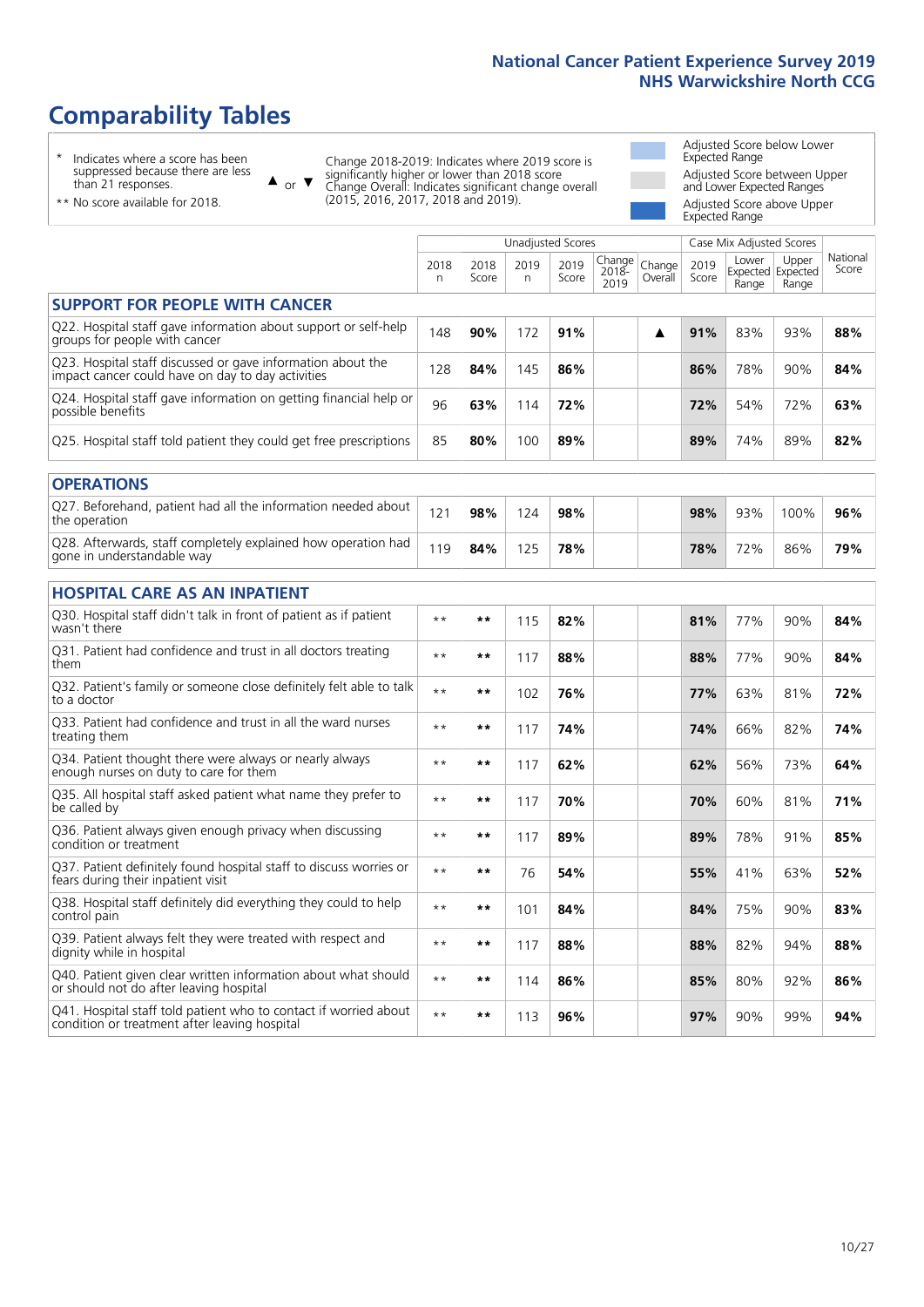# **Comparability Tables**

\* Indicates where a score has been suppressed because there are less than 21 responses.

\*\* No score available for 2018.

 $\triangle$  or  $\nabla$ 

Change 2018-2019: Indicates where 2019 score is significantly higher or lower than 2018 score Change Overall: Indicates significant change overall (2015, 2016, 2017, 2018 and 2019).

Adjusted Score below Lower Expected Range Adjusted Score between Upper and Lower Expected Ranges Adjusted Score above Upper Expected Range

|                                                                                                                       |              |               |                      | <b>Unadjusted Scores</b> |                         |                   |               | Case Mix Adjusted Scores |                                     |                   |
|-----------------------------------------------------------------------------------------------------------------------|--------------|---------------|----------------------|--------------------------|-------------------------|-------------------|---------------|--------------------------|-------------------------------------|-------------------|
|                                                                                                                       | 2018<br>n.   | 2018<br>Score | 2019<br>$\mathsf{n}$ | 2019<br>Score            | Change<br>2018-<br>2019 | Change<br>Overall | 2019<br>Score | Lower<br>Range           | Upper<br>Expected Expected<br>Range | National<br>Score |
| <b>HOSPITAL CARE AS A DAY PATIENT / OUTPATIENT</b>                                                                    |              |               |                      |                          |                         |                   |               |                          |                                     |                   |
| Q43. Patient definitely found hospital staff to discuss worries or<br>fears during their outpatient or day case visit | 146          | 79%           | 158                  | 77%                      |                         |                   | 77%           | 63%                      | 78%                                 | 71%               |
| Q44. Cancer doctor had the right documents at patient's last<br>outpatient appointment                                | 181          | 99%           | 179                  | 96%                      |                         |                   | 96%           | 93%                      | 99%                                 | 96%               |
| Q46. Beforehand patient completely had all information needed<br>about radiotherapy treatment                         | 53           | 85%           | 61                   | 87%                      |                         |                   | 87%           | 78%                      | 95%                                 | 86%               |
| Q47. Patient completely given understandable information<br>about whether radiotherapy was working                    | 43           | 67%           | 51                   | 57%                      |                         |                   | 56%           | 46%                      | 73%                                 | 60%               |
| Q49. Beforehand patient completely had all information needed<br>about chemotherapy treatment                         | 90           | 88%           | 103                  | 90%                      |                         |                   | 90%           | 77%                      | 91%                                 | 84%               |
| Q50. Patient given enough information about whether<br>chemotherapy was working in a completely understandable way    | 84           | 73%           | 93                   | 76%                      |                         |                   | 77%           | 58%                      | 77%                                 | 68%               |
|                                                                                                                       |              |               |                      |                          |                         |                   |               |                          |                                     |                   |
| <b>HOME CARE AND SUPPORT</b>                                                                                          |              |               |                      |                          |                         |                   |               |                          |                                     |                   |
| Q51. Hospital staff definitely gave family or someone close all<br>the information needed to help care at home        | 165          | 68%           | 181                  | 61%                      |                         |                   | 61%           | 53%                      | 67%                                 | 60%               |
| Q52. Patient definitely given enough support from health or<br>social services during treatment                       | 85           | 51%           | 89                   | 44%                      |                         |                   | 44%           | 41%                      | 64%                                 | 52%               |
| Q53. Patient definitely given enough support from health or<br>social services after treatment                        | 59           | 42%           | 61                   | 30%                      |                         |                   | 31%           | 33%                      | 57%                                 | 45%               |
| <b>CARE FROM YOUR GENERAL PRACTICE</b>                                                                                |              |               |                      |                          |                         |                   |               |                          |                                     |                   |
| Q54. GP given enough information about patient's condition<br>and treatment                                           | 164          | 98%           | 166                  | 95%                      |                         |                   | 95%           | 92%                      | 98%                                 | 95%               |
| Q55. General practice staff definitely did everything they could<br>to support patient during treatment               | 127          | 65%           | 141                  | 58%                      |                         |                   | 59%           | 50%                      | 67%                                 | 58%               |
| <b>YOUR OVERALL NHS CARE</b>                                                                                          |              |               |                      |                          |                         |                   |               |                          |                                     |                   |
| Q56. Different people treating and caring for patient always<br>work well together to give best possible care         | $\star\star$ | $***$         | 200                  | 74%                      |                         |                   | 75%           | 67%                      | 79%                                 | 73%               |
| Q57. Patient given a care plan                                                                                        | 148          | 42%           | 152                  | 38%                      |                         |                   | 38%           | 30%                      | 45%                                 | 38%               |
| Q58. Overall the administration of care was good or very good                                                         | 196          | 93%           | 207                  | 90%                      |                         |                   | 90%           | 84%                      | 93%                                 | 89%               |
| Q59. Patient felt length of time for attending clinics and<br>appointments for cancer was about right                 | 192          | 77%           | 207                  | 70%                      |                         |                   | 70%           | 61%                      | 77%                                 | 69%               |
| Q60. Someone discussed with patient whether they would like<br>to take part in cancer research                        | 184          | 40%           | 188                  | 30%                      |                         |                   | 30%           | 20%                      | 40%                                 | 30%               |
| Q61. Patient's average rating of care scored from very poor to<br>very good                                           | 192          | 8.9           | 202                  | 8.9                      |                         |                   | 8.9           | 8.6                      | 9.0                                 | 8.8               |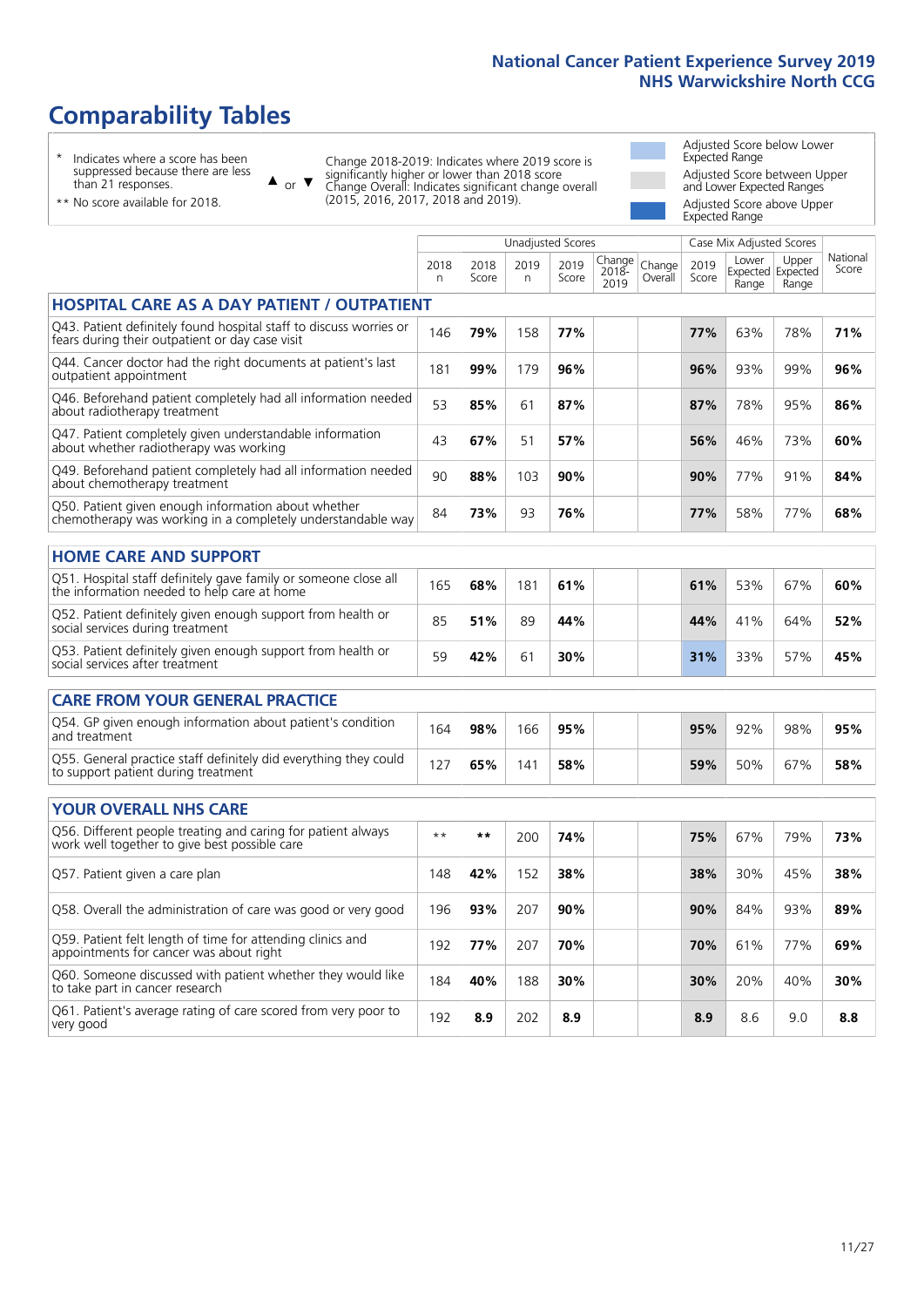- \* Indicates where a score has been suppressed because there are less than 21 responses.
- n.a. Indicates that there were no respondents for that tumour group.

| <b>SEEING YOUR GP</b>                           |            |          |               |                   |                    |                |                  |                 | Tumour Group |         |         |                 |                                                 |         |                |
|-------------------------------------------------|------------|----------|---------------|-------------------|--------------------|----------------|------------------|-----------------|--------------|---------|---------|-----------------|-------------------------------------------------|---------|----------------|
|                                                 |            | Brain    | <b>Breast</b> | Colorectal<br>LGT | ᠊ᢛ<br>Gynaecologic | Haematological | Head and<br>Neck | Lung            | Prostate     | Sarcoma | Skin    | Upper<br>Gastro | –<br>Irologica                                  | Other   | All<br>Cancers |
| Q1. Saw GP once or twice before being told they | <b>CCG</b> | $^\star$ |               | 98% 81%           | $\star$            | $\star$        | $\star$          | $\star$         | $\star$      | $\star$ | $\star$ | $\star$         | $\star$                                         | $\star$ | 80%            |
| needed to go to hospital                        | National   | 59%      |               | 94% 75%           | 77%                |                |                  | 67% 79% 71% 82% |              |         |         |                 | 71% 90% 74% 83% 74%                             |         | 79%            |
| Q2. Patient thought they were seen as soon as   | <b>CCG</b> | $\star$  |               | 96% 93%           | $\star$            | 81%            | $\star$          | $\star$         | $\star$      | $\star$ | $\star$ | $\star$         | 76%                                             | $\star$ | 88%            |
| necessary                                       | National   | 79%      |               |                   |                    |                |                  |                 |              |         |         |                 | 89% 83% 81% 82% 81% 84% 86% 69% 85% 79% 85% 79% |         | 84%            |

#### **DIAGNOSTIC TESTS** Tumour Group

|                                                   |                                          | Brain<br>CNS | <b>Breast</b> | Colorectal<br>LGT | ᠊ᢛ<br>Gynaecologic | Haematological | Head and<br>Neck | Lung        | Prostate | Sarcoma | Skin    | Upper<br>Gastro | rological                                   | Other   | All<br>Cancers |
|---------------------------------------------------|------------------------------------------|--------------|---------------|-------------------|--------------------|----------------|------------------|-------------|----------|---------|---------|-----------------|---------------------------------------------|---------|----------------|
| Q5. Received all the information needed about     | CCG                                      | $\star$      |               | 92% 100%          | $\star$            |                | $\star$          | $\star$     | $\star$  | $\star$ | $\star$ | $\star$         | $\star$                                     | $\star$ | 93%            |
| the test                                          | National                                 | 93%          |               | 95% 95%           |                    | 93% 95%        |                  | 93% 95% 95% |          | 93%     | 96%     |                 | 95% 95%                                     | 95%     | 95%            |
| Q6. The length of time waiting for the test to be | <b>CCG</b>                               | $\star$      |               | 94% 92%           | $\star$            | $\star$        | $\star$          | $\star$     | $\star$  | $\star$ | $\star$ | $\star$         | $\star$                                     | $\star$ | 89%            |
| done was about right                              | National                                 |              | 84% 91% 88%   |                   |                    |                |                  |             |          |         |         |                 | 86% 89% 88% 87% 87% 81% 87% 84% 87% 86% 88% |         |                |
| Q7. Test results explained in completely          | <b>CCG</b>                               | $\star$      |               | 78% 65%           | $\star$            | $\star$        | $\star$          | $\star$     | $\star$  | $\star$ | $\star$ | $\star$         | $\star$                                     | $\star$ | 79%            |
| understandable way                                | National 71% 83% 82% 77% 77% 79% 80% 80% |              |               |                   |                    |                |                  |             |          |         |         |                 | 78% 84% 75% 80% 76% 80%                     |         |                |

| <b>FINDING OUT WHAT WAS WRONG WITH YOU</b>        |          |         |               |                                  |                |               |                        |         | Tumour Group |         |                         |                 |            |          |                |
|---------------------------------------------------|----------|---------|---------------|----------------------------------|----------------|---------------|------------------------|---------|--------------|---------|-------------------------|-----------------|------------|----------|----------------|
|                                                   |          | Brain   | <b>Breast</b> | ╮<br>olorectal.<br>LGT<br>$\cup$ | Gynaecological | Haematologica | ad and<br>Neck<br>Head | Lung    | Prostate     | Sarcoma | Skin                    | Upper<br>Gastro | Urological | Other    | All<br>Cancers |
| Q10. Patient told they could bring a family       | CCG      | $\star$ |               | 76% 77%                          | $\star$        | $\star$       | $\star$                | $\star$ | $\star$      | $\star$ | $\star$                 | $\star$         | $\star$    | $\star$  | 76%            |
| member or friend when first told they had cancer  | National | 85%     | 82%           | 82%                              | 71%            | 71%           | 71%                    | 77%     | 79%          | 73%     | 69%                     | 76%             | 73%        | 75%      | 77%            |
| Q11. Patient felt they were told sensitively that | CCG      | $\star$ | 89%           | 85%                              | $\star$        | 91%           | $\star$                | $\star$ | $\star$      | $\star$ | $\star$                 | $\star$         | 86%        | $\star$  | 87%            |
| they had cancer                                   | National | 79%     |               | 89% 87%                          | 82%            |               | 84% 87%                | 83%     | 86%          | 84%     | 89%                     | 81%             | 84% 83%    |          | 86%            |
| Q12. Patient completely understood the            | CCG      | $\star$ | 69%           | 78%                              |                | 68%           | $\star$                | $\star$ | $\star$      | $\star$ | $\star$                 | $\star$         | 90%        | $^\star$ | 74%            |
| explanation of what was wrong                     | National | 66%     | 77%           | 79%                              | 73%            | 60%           | 78%                    | 76%     | 79%          | 67%     | 80%                     | 70%             | 77%        | 70%      | 73%            |
| Q13. Patient given easy to understand written     | CCG      | $\star$ | 68%           | 70%                              | $\star$        | 82%           | $\star$                | $\star$ | $\star$      | $\star$ | $\star$                 | $\star$         | $\star$    | $^\star$ | 70%            |
| information about the type of cancer they had     | National | 66%     | 78%           | 73%                              | 71%            |               |                        |         |              |         | 76% 69% 67% 83% 67% 84% | 67%             | 74%        | 65%      | 74%            |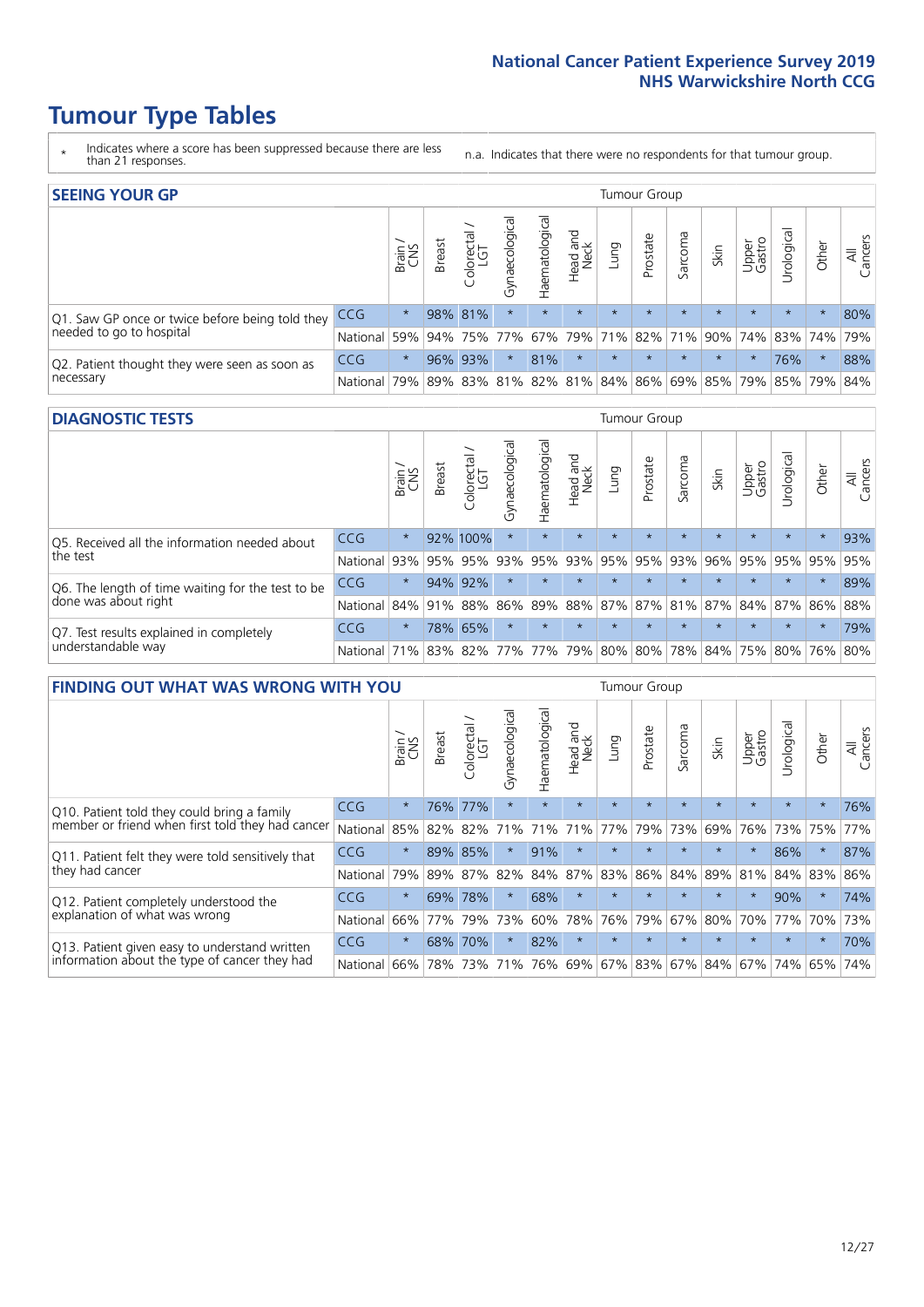\* Indicates where a score has been suppressed because there are less than 21 responses.

n.a. Indicates that there were no respondents for that tumour group.

| <b>DECIDING THE BEST TREATMENT FOR YOU</b>         |          |         |               |                             |                                     |                |                         |         | <b>Tumour Group</b> |                |         |                 |            |         |                |
|----------------------------------------------------|----------|---------|---------------|-----------------------------|-------------------------------------|----------------|-------------------------|---------|---------------------|----------------|---------|-----------------|------------|---------|----------------|
|                                                    |          | Brain   | <b>Breast</b> | olorectal.<br>LGT<br>$\cup$ | Gynaecological                      | Haematological | ead and<br>Neck<br>Head | Lung    | Prostate            | Sarcoma        | Skin    | Upper<br>Gastro | Jrological | Other   | All<br>Cancers |
| Q14. Patient felt that treatment options were      | CCG      | $\star$ | 79%           | 91%                         | $\star$                             | $\star$        | $\star$                 | $\star$ | $\star$             | $\star$        | $\star$ | $\star$         | $\star$    | $\star$ | 87%            |
| completely explained                               | National | 85%     | 85%           | 85%                         | 85%                                 | 82%            | 87%                     | 84%     | 83%                 | 83%            | 89%     | 81%             | 83%        | 79%     | 83%            |
| Q15. Patient felt possible side effects were       | CCG      | $\star$ | 67%           | 76%                         | $\star$                             | 67%            | $\star$                 | $\star$ | $\star$             | $\overline{A}$ |         | $\star$         | $\star$    | $\star$ | 78%            |
| definitely explained in an understandable way      | National | 69%     | 74%           | 76%                         | 75%                                 | 69%            | 73%                     | 74%     | 73%                 | 73%            | 77%     | 72%             | 71%        | 70%     | 73%            |
| Q16. Patient definitely given practical advice and | CCG      | $\star$ | 74%           | 59%                         | $\star$                             | 81%            | $\star$                 | $\star$ | $\star$             | $\star$        | $\star$ | $\star$         | $\star$    | $\star$ | 75%            |
| support in dealing with side effects of treatment  | National | 63%     | 70%           | 70%                         | 69%                                 | 65%            | 70%                     | 69%     | 65%                 | 66%            | 71%     | 66%             | 63%        | 64%     | 67%            |
| Q17. Patient definitely told about side effects    | CCG      | $\star$ | 50%           | 171%                        | $\star$                             | $\star$        | $\star$                 | $\star$ | $\star$             | $\star$        | $\star$ | $\star$         | $\star$    | $\star$ | 64%            |
| that could affect them in the future               | National | 62%     | 57%           | 59%                         | 56%                                 | 51%            | 64%                     | 56%     | 66%                 | 54%            | 66%     | 53%             | 56%        | 52%     | 57%            |
| Q18. Patient definitely involved as much as they   | CCG      | $\star$ |               | 73% 81%                     | $\star$                             | 86%            | $\star$                 | $\star$ | $\star$             | $\star$        | $\star$ | $\star$         | 81%        | $\star$ | 82%            |
| wanted in decisions about care and treatment       | National | 79%     |               |                             | 81% 83% 81% 80% 81% 81% 84% 81% 87% |                |                         |         |                     |                |         | 79%             | 79%        | 78% 81% |                |

#### **CLINICAL NURSE SPECIALIST (CNS)** Tumour Group

|                                             |            | Brain   | <b>Breast</b> | Colorectal<br>LGT | $\sigma$<br>Gynaecologic | aematological   | Head and<br>Neck | Lung    | Prostate | Sarcoma | Skin                        | Upper<br>Gastro | rological       | Other   | All<br>Cancers |
|---------------------------------------------|------------|---------|---------------|-------------------|--------------------------|-----------------|------------------|---------|----------|---------|-----------------------------|-----------------|-----------------|---------|----------------|
| Q19. Patient given the name of a CNS who    | <b>CCG</b> | $\star$ |               | 96% 84%           |                          | 100%            | $\star$          | $\star$ | $\star$  | $\star$ | $\star$                     |                 | 81%             | $\star$ | 91%            |
| would support them through their treatment  | National   | 95%     | 95%           | 92%               | 95%                      | 92%             | 91%              |         | 94% 91%  | 91%     | 91%                         | 93%             | 85% 89%         |         | 92%            |
| Q20. Patient found it very or quite easy to | CCG        | $\star$ | 96%           |                   | $\star$                  | 90%             | $\star$          | $\star$ | $\star$  | n.a.    | $\star$                     | $\star$         | $\star$         | $\star$ | 91%            |
| contact their CNS                           | National   | 86%     | 84%           | 88%               | 85%                      | 87% 86% 86% 80% |                  |         |          |         | 86% 90% 85%                 |                 | 83% 83% 85%     |         |                |
| Q21. Patient got understandable answers to  | CCG        | $\star$ | 88%           | $\star$           | $\star$                  | 81%             | $\star$          | $\star$ | $\star$  | $\star$ | $\star$                     | $\star$         | $\star$         | $\star$ | 88%            |
| important questions all or most of the time | National   | 82%     | 87%           | 89%               |                          |                 |                  |         |          |         | 86% 89% 88% 86% 87% 87% 93% |                 | 86% 87% 86% 87% |         |                |

| <b>SUPPORT FOR PEOPLE WITH CANCER</b>                                                             |            |         |               |                        |                |                |                        |         | <b>Tumour Group</b> |         |         |                 |           |         |                |
|---------------------------------------------------------------------------------------------------|------------|---------|---------------|------------------------|----------------|----------------|------------------------|---------|---------------------|---------|---------|-----------------|-----------|---------|----------------|
|                                                                                                   |            | Brain   | <b>Breast</b> | olorectal.<br>LGT<br>Ũ | Gynaecological | Haematological | ad and<br>Neck<br>Head | Lung    | Prostate            | Sarcoma | Skin    | Upper<br>Gastro | Jrologica | Other   | All<br>Cancers |
| Q22. Hospital staff gave information about<br>support or self-help groups for people with         | <b>CCG</b> | $\star$ |               | 100% 84%               | $\star$        | $\star$        | $\star$                | $\star$ | $\star$             | $\star$ | $\star$ | $\star$         | $\star$   | $\star$ | 91%            |
| cancer                                                                                            | National   | 92%     | 92%           | 88%                    | 87%            | 86%            | 88%                    | 87%     | 91%                 | 86%     | 90%     | 88%             | 81%       | 83%     | 88%            |
| Q23. Hospital staff discussed or gave information<br>about the impact cancer could have on day to | CCG        | $\star$ | 80%           | 86%                    | $\star$        |                | $\star$                | $\star$ | $\star$             | $\star$ | $\star$ | $\star$         | $\star$   | $\star$ | 86%            |
| day activities                                                                                    | National   | 84%     | 86%           | 85%                    | 82%            | 84%            | 84%                    | 83%     | 88%                 | 81%     | 86%     | 83%             | 78%       | 79%     | 84%            |
| Q24. Hospital staff gave information on getting                                                   | CCG        | $\star$ | 87%           | $\star$                | $\star$        | $\star$        | $\star$                | $\star$ | $\star$             | $\star$ | $\star$ | $\star$         | $\star$   | $\star$ | 72%            |
| financial help or possible benefits                                                               | National   | 78%     | 68%           | 61%                    | 66%            | 61%            | 67%                    | 72%     | 55%                 | 64%     | 60%     | 64%             | 47%       | 59%     | 63%            |
| Q25. Hospital staff told patient they could get                                                   | <b>CCG</b> | $\star$ | 91%           | $\star$                | $\star$        | $\star$        | $\star$                | $\star$ | $\star$             | $\star$ | $\star$ | $\star$         | $\star$   | $\ast$  | 89%            |
| free prescriptions                                                                                | National I | 82%     |               | 81% 83%                | 79%            | 87%            |                        |         | 84% 86% 80%         | 78%     | 71%     | $84\%$          |           | 73% 81% | 82%            |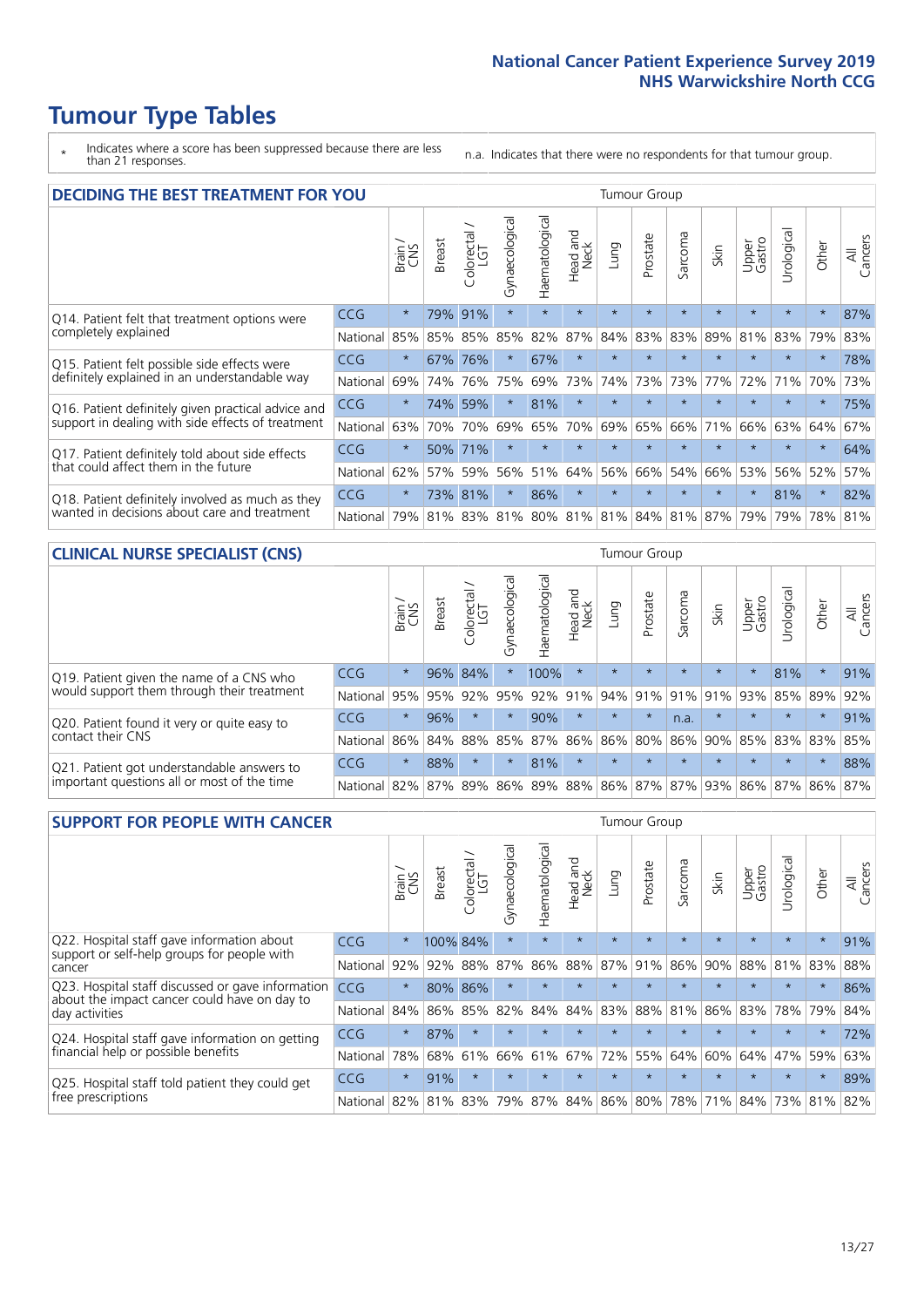- \* Indicates where a score has been suppressed because there are less than 21 responses.
- n.a. Indicates that there were no respondents for that tumour group.

| <b>OPERATIONS</b>                                |                                                                  |              |               |                   |                |                 |                  |             | Tumour Group |         |         |                             |           |           |                |
|--------------------------------------------------|------------------------------------------------------------------|--------------|---------------|-------------------|----------------|-----------------|------------------|-------------|--------------|---------|---------|-----------------------------|-----------|-----------|----------------|
|                                                  |                                                                  | Brain<br>CNS | <b>Breast</b> | Colorectal<br>LGT | Gynaecological | Haematological  | Head and<br>Neck | <b>Gunn</b> | Prostate     | Sarcoma | Skin    | Upper<br>Gastro             | Urologica | Other     | All<br>Cancers |
| Q27. Beforehand, patient had all the information | CCG                                                              | $\star$      |               | 100%100%          | $\star$        |                 | $\star$          | $\star$     | $\star$      | $\star$ | $\star$ | $\star$                     | $\star$   | $\star$   | 98%            |
| needed about the operation                       | National 96% 97% 96% 96% 94% 96% 95% 97% 95% 96% 96% 95% 95% 96% |              |               |                   |                |                 |                  |             |              |         |         |                             |           |           |                |
| Q28. Afterwards, staff completely explained how  | <b>CCG</b>                                                       | $\star$      |               | 77% 82%           | $\star$        | $\star$         | $\star$          | $\star$     | $\star$      | $\star$ | $\star$ | $\star$                     | $\star$   | $\star$   | 78%            |
| operation had gone in understandable way         | National I                                                       | 76%          |               | 79% 83%           |                | 79%   78%   79% |                  |             |              |         |         | 79%   78%   80%   82%   79% |           | 76%   77% | 79%            |

#### **HOSPITAL CARE AS AN INPATIENT** Tumour Group

|                                                                                                   |            | Brain   | Breast  | Colorectal /<br>LGT | Gynaecological | Haematological | Head and<br>Neck | Lung        | Prostate | Sarcoma | Skin    | Upper<br>Gastro | Urological | Other   | All<br>Cancers |
|---------------------------------------------------------------------------------------------------|------------|---------|---------|---------------------|----------------|----------------|------------------|-------------|----------|---------|---------|-----------------|------------|---------|----------------|
| Q30. Hospital staff didn't talk in front of patient                                               | CCG        | $\star$ | 88%     | $\star$             | $\star$        | $\star$        | $\star$          | $\star$     | $\star$  | $\star$ | $\star$ | $\star$         | $\star$    | $\star$ | 82%            |
| as if patient wasn't there                                                                        | National   | 81%     | 86%     | 81%                 | 83%            | 84%            | 83%              | 81%         | 88%      | 86%     | 86%     | 81%             | 83%        | 82%     | 84%            |
| Q31. Patient had confidence and trust in all                                                      | CCG        | $\star$ | 92%     | $\star$             | $\star$        | $\star$        | $\star$          | $\star$     | $\star$  | $\star$ | $\star$ | $\star$         | $\star$    | $\star$ | 88%            |
| doctors treating them                                                                             | National   | 82%     | 83%     | 85%                 | 83%            | 82%            |                  | 87% 83%     | 89%      | 86%     | 85%     | 81%             | 85%        | 80%     | 84%            |
| Q32. Patient's family or someone close definitely                                                 | CCG        | $\star$ | 77%     | $\star$             | $\star$        | $\star$        | $\star$          | $\star$     | $\star$  | $\star$ | $\star$ | $\star$         | $\star$    | $\star$ | 76%            |
| felt able to talk to a doctor                                                                     | National   | 67%     | 72%     | 73%                 | 72%            | 74%            | 75%              | 74%         | 72%      | 71%     | 74%     | 73%             | 71%        | 69%     | 72%            |
| Q33. Patient had confidence and trust in all the<br>ward nurses treating them                     | CCG        | $\star$ | 69%     | $\star$             | $\star$        | $\star$        | $\star$          | $\star$     | $\star$  | $\star$ | $\star$ | $\star$         | $\star$    | $\star$ | 74%            |
|                                                                                                   | National   | 72%     | 73%     | 72%                 | 71%            | 77%            | 75%              | 77%         | 79%      | 74%     | 75%     | 73%             | 77%        | 69%     | 74%            |
| Q34. Patient thought there were always or nearly<br>always enough nurses on duty to care for them | CCG        | $\star$ | 73%     | $\star$             | $\star$        | $\star$        | $\star$          | $\star$     | $\star$  | $\star$ | $\star$ | $\star$         | $\star$    | $\star$ | 62%            |
|                                                                                                   | National   | 68%     | 64%     | 62%                 | 63%            | 63%            | 65%              | 68%         | 72%      | 65%     | 70%     | 65%             | 66%        | 60%     | 64%            |
| Q35. All hospital staff asked patient what name<br>they prefer to be called by                    | CCG        | $\star$ | 62%     | $\star$             | $\star$        | $\star$        | $\star$          | $\star$     | $\star$  | $\star$ | $\star$ | $\star$         | $\star$    | $\star$ | 70%            |
|                                                                                                   | National   | 68%     | 62%     | 74%                 | 65%            | 72%            | 71%              | 76%         | 72%      | 74%     | 70%     | 78%             | 76%        | 69%     | 71%            |
| Q36. Patient always given enough privacy when                                                     | CCG        | $\star$ | 88%     | $\star$             | $\star$        | $\star$        | $\star$          | $\star$     | $\star$  | $\star$ | $\star$ | $\star$         | $\star$    | $\star$ | 89%            |
| discussing condition or treatment                                                                 | National   | 78%     | 84%     | 85%                 | 81%            | 86%            | 87%              | 84%         | 88%      | 84%     | 84%     | 84%             | 85%        | 82%     | 85%            |
| Q37. Patient definitely found hospital staff to                                                   | <b>CCG</b> | $\star$ | $\star$ | $\star$             | $\star$        | $\star$        | $\star$          | $\star$     | $\star$  | $\star$ | $\star$ | $\star$         | $\star$    | $\star$ | 54%            |
| discuss worries or fears during their inpatient visit                                             | National   | 45%     | 51%     | 55%                 | 51%            | 56%            | 52%              | 49%         | 53%      | 54%     | 51%     | 53%             | 49%        | 46%     | 52%            |
| Q38. Hospital staff definitely did everything they                                                | CCG        | $\star$ | $\star$ | $\star$             | $\star$        | $\star$        | $\star$          | $\star$     | $\star$  | $\star$ | $\star$ | $\star$         | $\star$    | $\star$ | 84%            |
| could to help control pain                                                                        | National   | 85%     | 83%     | 84%                 | 82%            | 82%            | 80%              | 84%         | 85%      | 83%     | 85%     | 82%             | 81%        | 82%     | 83%            |
| Q39. Patient always felt they were treated with                                                   | CCG        | $\star$ | 85%     | $\star$             | $\star$        | $\star$        | $\star$          | $\star$     | $\star$  | $\star$ | $\star$ | $\star$         | $\star$    | $\star$ | 88%            |
| respect and dignity while in hospital                                                             | National   | 85%     | 87%     | 87%                 | 85%            | 89%            |                  | 87% 88%     | 91%      | 89%     | 89%     | 88%             | 90%        | 86%     | 88%            |
| Q40. Patient given clear written information<br>about what should or should not do after leaving  | CCG        | $\star$ | 88%     | $\star$             | $\star$        | $\star$        | $\star$          | $\star$     | $\star$  | $\star$ | $\star$ | $\star$         | $\star$    | $\star$ | 86%            |
| hospital                                                                                          | National   | 80%     | 89%     | 86%                 | 86%            | 83%            |                  | 87% 82%     | 91%      | 85%     | 90%     | 82%             | 87%        | 83%     | 86%            |
| Q41. Hospital staff told patient who to contact<br>if worried about condition or treatment after  | CCG        | $\star$ | 96%     | $\star$             | $\star$        | $\star$        | $\star$          | $\star$     | $\star$  | $\star$ | $\star$ | $\star$         | $\star$    | $\star$ | 96%            |
| leaving hospital                                                                                  | National   | 94%     | 95%     | 95% 93%             |                |                |                  | 96% 93% 92% |          | 96% 94% |         | 95% 92%         | 92%        | 93%     | 94%            |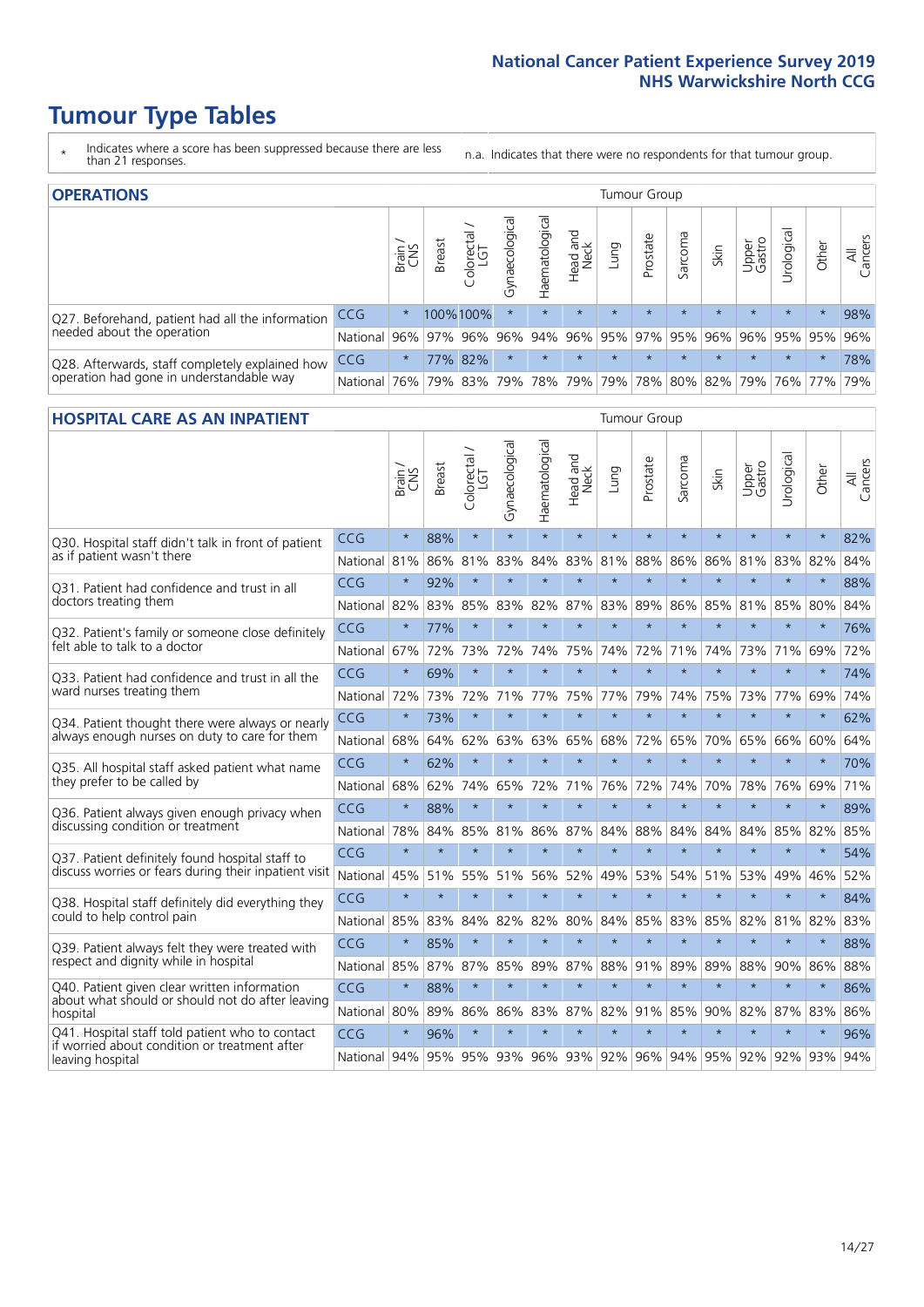# **Tumour Type Tables**

- \* Indicates where a score has been suppressed because there are less than 21 responses.
- n.a. Indicates that there were no respondents for that tumour group.

| <b>HOSPITAL CARE AS A DAY PATIENT / OUTPATIENT</b>                                                                    |            |         |               |                              |                |                |                         | <b>Tumour Group</b> |          |         |         |                 |            |         |                |  |
|-----------------------------------------------------------------------------------------------------------------------|------------|---------|---------------|------------------------------|----------------|----------------|-------------------------|---------------------|----------|---------|---------|-----------------|------------|---------|----------------|--|
|                                                                                                                       |            | Brain   | <b>Breast</b> | ╮<br>olorectal /<br>LGT<br>Ũ | Gynaecological | Haematological | ead and<br>Neck<br>Head | Lung                | Prostate | Sarcoma | Skin    | Upper<br>Gastro | Urological | Other   | All<br>Cancers |  |
| Q43. Patient definitely found hospital staff to                                                                       | <b>CCG</b> | $\star$ | 73%           | $\star$                      | $\star$        | $\star$        | $\star$                 | $\star$             | $\star$  | $\star$ | $\star$ | $\star$         | $\star$    | $\star$ | 77%            |  |
| discuss worries or fears during their outpatient or<br>day case visit                                                 | National   | 66%     | 68%           | 73%                          | 70%            | 73%            | 72%                     | 70%                 | 74%      | 72%     | 72%     | 71%             | 67%        | 68%     | 71%            |  |
| Q44. Cancer doctor had the right documents at<br>patient's last outpatient appointment                                | <b>CCG</b> | $\star$ |               | 96% 95%                      |                |                | $\star$                 | $\star$             | $\star$  | $\star$ |         |                 | $\star$    | $\ast$  | 96%            |  |
|                                                                                                                       | National   | 94%     | 96%           | 96%                          | 96%            | 97%            | 96%                     | 96%                 | 96%      | 96%     | 96%     | 94%             | 96%        | 95%     | 96%            |  |
| Q46. Beforehand patient completely had                                                                                | CCG        | $\star$ | 84%           | $\star$                      |                |                | $\star$                 | $\star$             | $\star$  | $\star$ | n.a.    | $\star$         | $\star$    | $\star$ | 87%            |  |
| all information needed about radiotherapy<br>treatment                                                                | National   | 91%     | 88%           | 83%                          | 88%            | 84%            | 86%                     | 86%                 | 88%      | 88%     | 84%     | 86%             | 83%        | 84%     | 86%            |  |
| Q47. Patient completely given understandable                                                                          | CCG        | $\star$ | 52%           | $\star$                      | $\star$        |                | $\star$                 | $\star$             | $\star$  | $\star$ | $\star$ | $\star$         | $\star$    | $\star$ | 57%            |  |
| information about whether radiotherapy was<br>working                                                                 | National   | 56%     | 60%           | 57%                          | 61%            | 62%            | 63%                     | 59%                 | 60%      | 67%     | 57%     | 52%             | 59%        | 59%     | 60%            |  |
| Q49. Beforehand patient completely had all                                                                            | CCG        | $\star$ | 84%           | $\star$                      | $\star$        | $\star$        | $\star$                 | $\star$             | $\star$  | n.a.    |         | $\star$         | $\star$    | $\ast$  | 90%            |  |
| information needed about chemotherapy<br>treatment                                                                    | National   | 80%     | 82%           | 86%                          | 87%            | 85%            | 79%                     | 84%                 | 86%      | 86%     | 90%     | 84%             | 85%        | 85%     | 84%            |  |
| Q50. Patient given enough information about<br>whether chemotherapy was working in a<br>completely understandable way | <b>CCG</b> | $\star$ | 68%           | $\star$                      |                |                | $\star$                 | $\star$             | $\star$  | n.a.    | 大       |                 |            | $\star$ | 76%            |  |
|                                                                                                                       | National   | 54%     | 62%           | 64%                          | 68%            | 75%            |                         | 57% 67%             | 66%      | 71%     | 79%     | 61%             | 68%        | 69%     | 68%            |  |

#### **HOME CARE AND SUPPORT** Tumour Group

|                                                                                                                   |            | Brain<br>CNS | <b>Breast</b> | Colorectal<br>LGT | ᅙ<br>Gynaecologic | Haematological | ad and<br>Neck<br>Head | <b>Lung</b> | Prostate | Sarcoma | Skin    | Upper<br>Gastro | rological   | Other   | All<br>Cancers |
|-------------------------------------------------------------------------------------------------------------------|------------|--------------|---------------|-------------------|-------------------|----------------|------------------------|-------------|----------|---------|---------|-----------------|-------------|---------|----------------|
| Q51. Hospital staff definitely gave family or<br>someone close all the information needed to<br>help care at home | <b>CCG</b> | $\star$      |               | 57% 56%           | $\star$           | $\star$        | $\star$                | $\star$     | $\star$  | $\star$ | $\star$ | $\star$         | $\star$     | $\star$ | 61%            |
|                                                                                                                   | National   | 58%          | 58%           | 63%               | 57%               | 62%            | 67%                    | 59%         | 61%      |         | 62% 65% | 60%             | 59% 55%     |         | 60%            |
| Q52. Patient definitely given enough support<br>from health or social services during treatment                   | <b>CCG</b> | $\star$      | 36%           | $\star$           | $\star$           |                | $\star$                | $\star$     | $\star$  |         | $\star$ | $\star$         | $\star$     | $\star$ | 44%            |
|                                                                                                                   | National   | 42%          | 52%           | 60%               |                   | 45% 51%        | 59%                    | 50%         | 48%      |         | 53% 57% |                 | 54% 48% 51% |         | 52%            |
| Q53. Patient definitely given enough support<br>from health or social services after treatment                    | <b>CCG</b> | $\star$      |               | $\star$           | $\star$           | $\star$        | $\star$                | $\star$     | $\star$  | $\star$ | n.a.    | $\star$         | $\star$     | $\star$ | 30%            |
|                                                                                                                   | National   | 39%          |               | 41% 53%           | 39%               | 43%            | 56%                    | 40%         | 46%      | 48%     | 59%     | 47%             | 44%         | 44%     | 45%            |

| <b>CARE FROM YOUR GENERAL PRACTICE</b>                                                                     |              |               |               |                   |                | Tumour Group   |                                     |         |          |         |         |                 |           |                     |                |
|------------------------------------------------------------------------------------------------------------|--------------|---------------|---------------|-------------------|----------------|----------------|-------------------------------------|---------|----------|---------|---------|-----------------|-----------|---------------------|----------------|
|                                                                                                            |              | Brain.<br>CNS | <b>Breast</b> | Colorectal<br>LGT | Gynaecological | Haematological | Head and<br>Neck                    | Lung    | Prostate | Sarcoma | Skin    | Upper<br>Gastro | Urologica | Other               | All<br>Cancers |
| Q54. GP given enough information about<br>patient's condition and treatment                                | <b>CCG</b>   | $\star$       |               | 98% 88%           | $\star$        | $\star$        | $\star$                             | $\star$ | $\star$  | $\star$ | $\star$ | $\star$         | $\star$   | $\star$             | 95%            |
|                                                                                                            | National 91% |               |               | 96% 95%           | 95%            |                | 96% 94% 94% 96% 94% 96% 93% 95% 94% |         |          |         |         |                 |           |                     | 95%            |
| Q55. General practice staff definitely did<br>everything they could to support patient during<br>treatment | <b>CCG</b>   | $\star$       | 52%           | $\star$           | $\star$        | $\star$        | $\star$                             | $\star$ | $\star$  | $\star$ | $\star$ | $\star$         | $\star$   | $\star$             | 58%            |
|                                                                                                            | National 55% |               |               | 58% 59%           | 56%            |                | 56% 59% 56% 64%                     |         |          |         |         |                 |           | 56% 65% 59% 59% 55% | 58%            |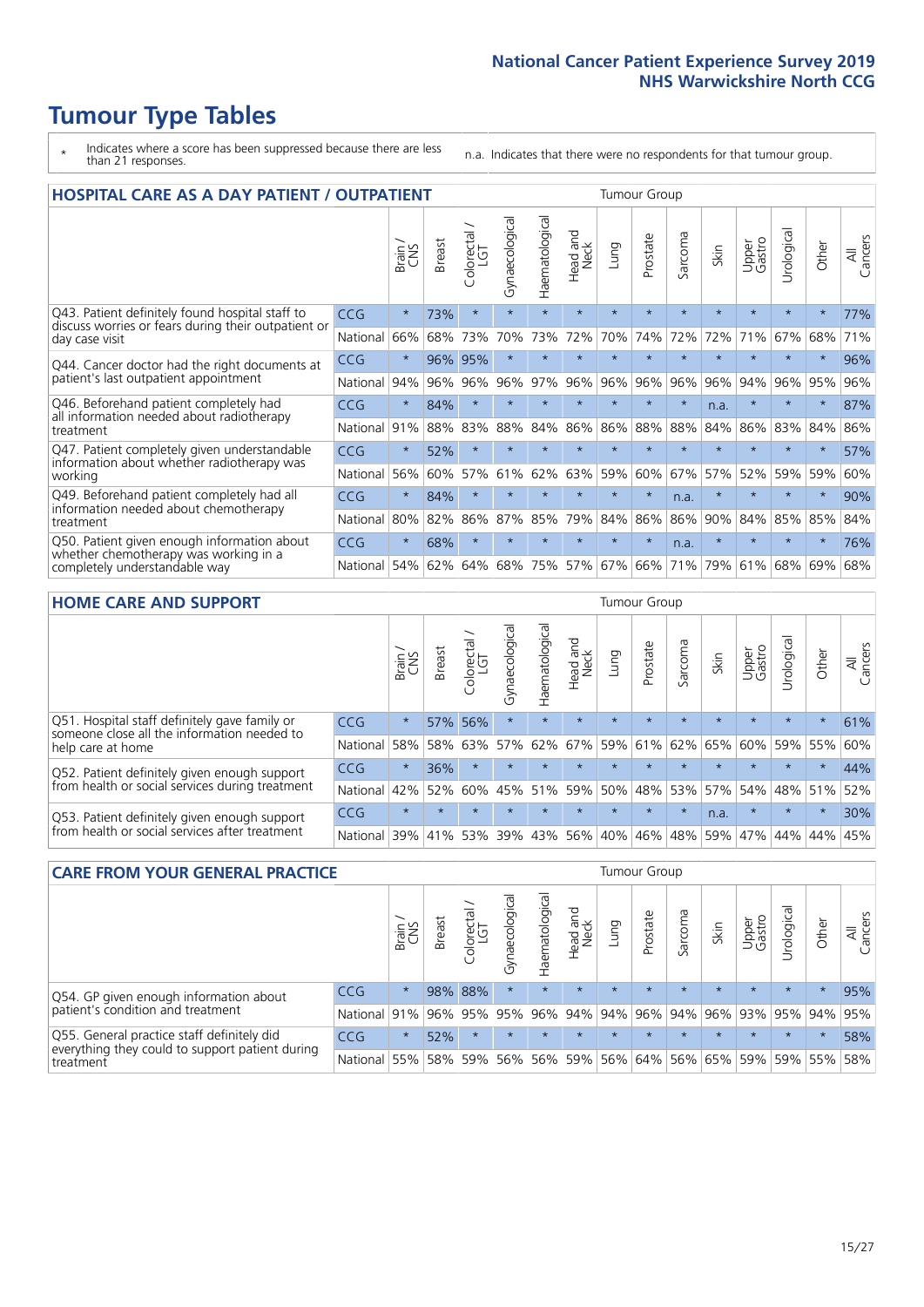- \* Indicates where a score has been suppressed because there are less than 21 responses.
- n.a. Indicates that there were no respondents for that tumour group.

#### **YOUR OVERALL NHS CARE** THE CONSTRUCTION OF THE THROUP GROUP TUMOUR GROUP

| UN V V LIVALL IVI 19 GAINL                                                                                       |            |         |               |                             |                |                |                         |         |          |                      |         |                 |                |          |                |
|------------------------------------------------------------------------------------------------------------------|------------|---------|---------------|-----------------------------|----------------|----------------|-------------------------|---------|----------|----------------------|---------|-----------------|----------------|----------|----------------|
|                                                                                                                  |            | Brain   | <b>Breast</b> | olorectal.<br>LGT<br>$\cup$ | Gynaecological | Haematological | aad and<br>Neck<br>Head | Lung    | Prostate | arcoma<br>$\sqrt{ }$ | Skin    | Upper<br>Gastro | लु<br>Urologia | Other    | All<br>Cancers |
| Q56. Different people treating and caring for<br>patient always work well together to give best<br>possible care | <b>CCG</b> | $\star$ | 69%           | 71%                         |                | 78%            | $\star$                 | $\star$ | $\star$  | $\star$              | $\star$ | $\star$         | $\star$        | $\ast$   | 74%            |
|                                                                                                                  | National   | 60%     | 73%           | 73%                         | 69%            | 75%            | 73%                     | 73%     | 75%      | 70%                  | 79%     | 69%             | 74%            | 68%      | 73%            |
| Q57. Patient given a care plan                                                                                   | <b>CCG</b> | $\star$ | 40%           | 33%                         |                |                | $\star$                 | $\star$ | $\star$  | $\star$              | $\star$ | $\star$         |                | $\star$  | 38%            |
|                                                                                                                  | National   | 36%     | 41%           | 40%                         | 34%            | 36%            | 39%                     | 36%     | 40%      | 34%                  | 44%     | 36%             | 33%            | 31%      | 38%            |
| Q58. Overall the administration of care was good                                                                 | <b>CCG</b> | $\star$ | 89%           | 96%                         |                | 91%            | $\ast$                  | $\star$ | $\star$  | $\star$              | $\star$ |                 | 81%            | $\star$  | 90%            |
| or very good                                                                                                     | National   | 85%     | 90%           | 88%                         | 87%            | 91%            | 90%                     | 90%     | 88%      | 88%                  | 90%     | 86%             | 85%            | 87%      | 89%            |
| Q59. Patient felt length of time for attending<br>clinics and appointments for cancer was about                  | <b>CCG</b> | $\star$ | 74%           | 75%                         |                | 70%            | $\ast$                  | $\star$ | $\star$  | $\star$              | $\star$ |                 | 62%            | $^\star$ | 70%            |
| right                                                                                                            | National   | 58%     | 68%           | 73%                         | 66%            | 66%            | 71%                     | 71%     | 76%      | 68%                  | 73%     | 66%             | 75%            | 64%      | 69%            |
| Q60. Someone discussed with patient whether                                                                      | <b>CCG</b> | $\star$ | 42%           | 65%                         |                |                |                         | $\star$ | $\star$  | $\star$              | $\star$ |                 |                | $\star$  | 30%            |
| they would like to take part in cancer research                                                                  | National   | 42%     | 30%           | 32%                         | 31%            | 33%            | 21%                     | 34%     | 31%      | 36%                  | 20%     | 36%             | 21%            | 32%      | 30%            |
| Q61. Patient's average rating of care scored from<br>very poor to very good                                      | <b>CCG</b> | $\star$ | 8.8           | 9.0                         | $\star$        | 9.0            | $\star$                 | $\star$ | $\star$  | $\star$              | $\star$ | $\star$         | $\star$        | $\ast$   | 8.9            |
|                                                                                                                  | National   | 8.6     | 8.9           | 8.8                         | 8.7            | 8.9            | 8.8                     | 8.8     | 8.8      | 8.8                  | 8.9     | 8.7             | 8.7            | 8.7      | 8.8            |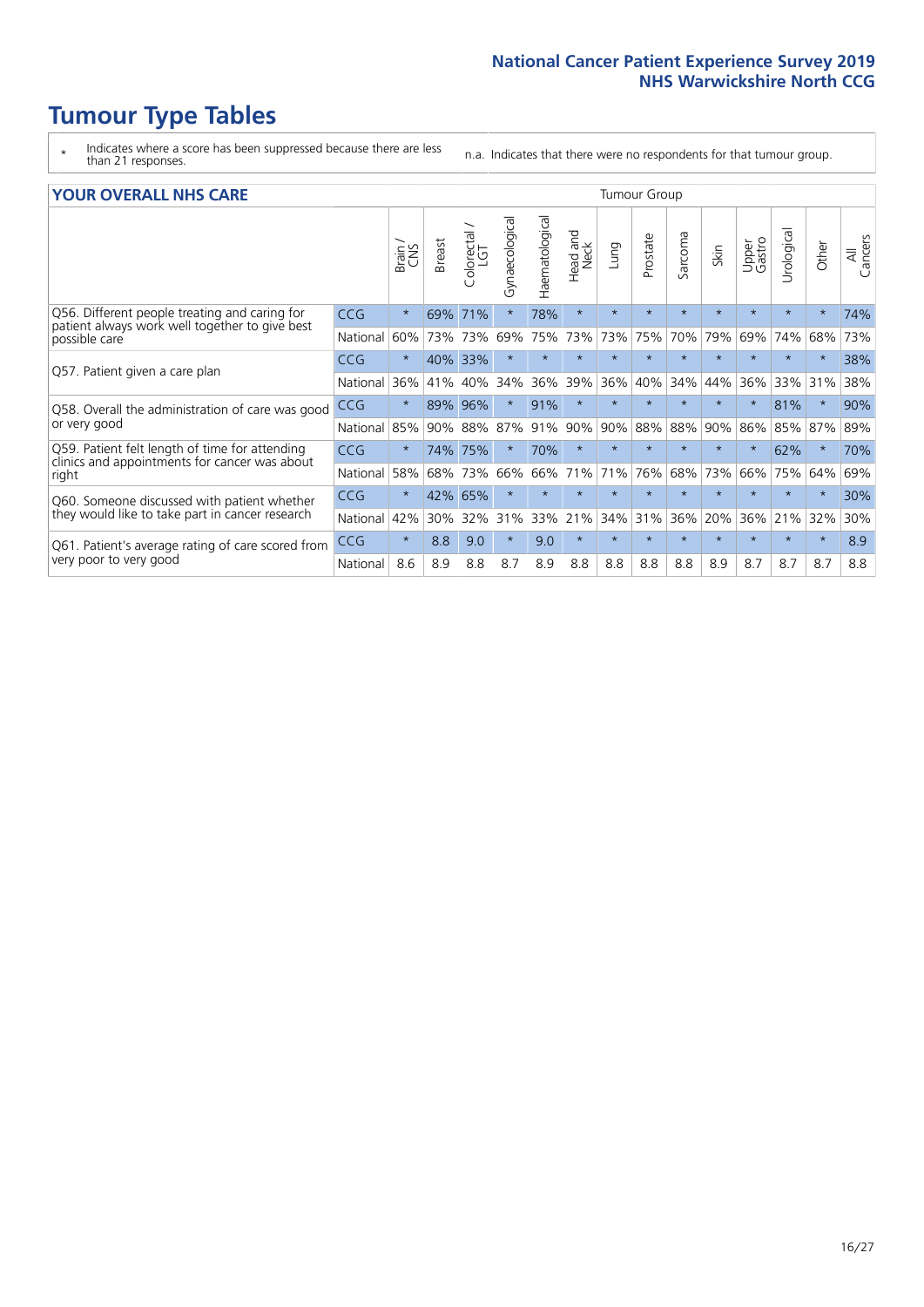### **Year on Year Charts**





#### **DIAGNOSTIC TESTS**





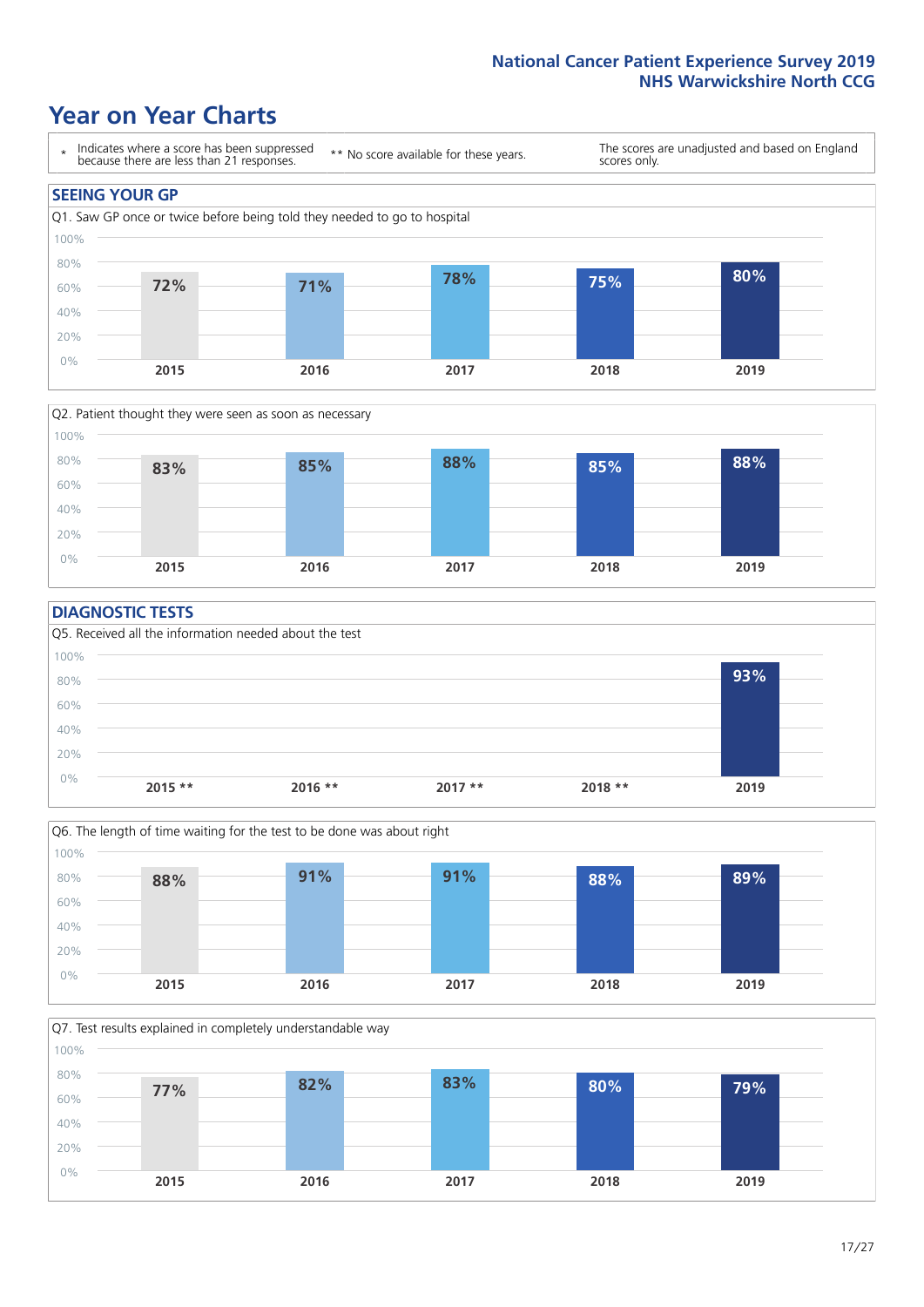## **Year on Year Charts**









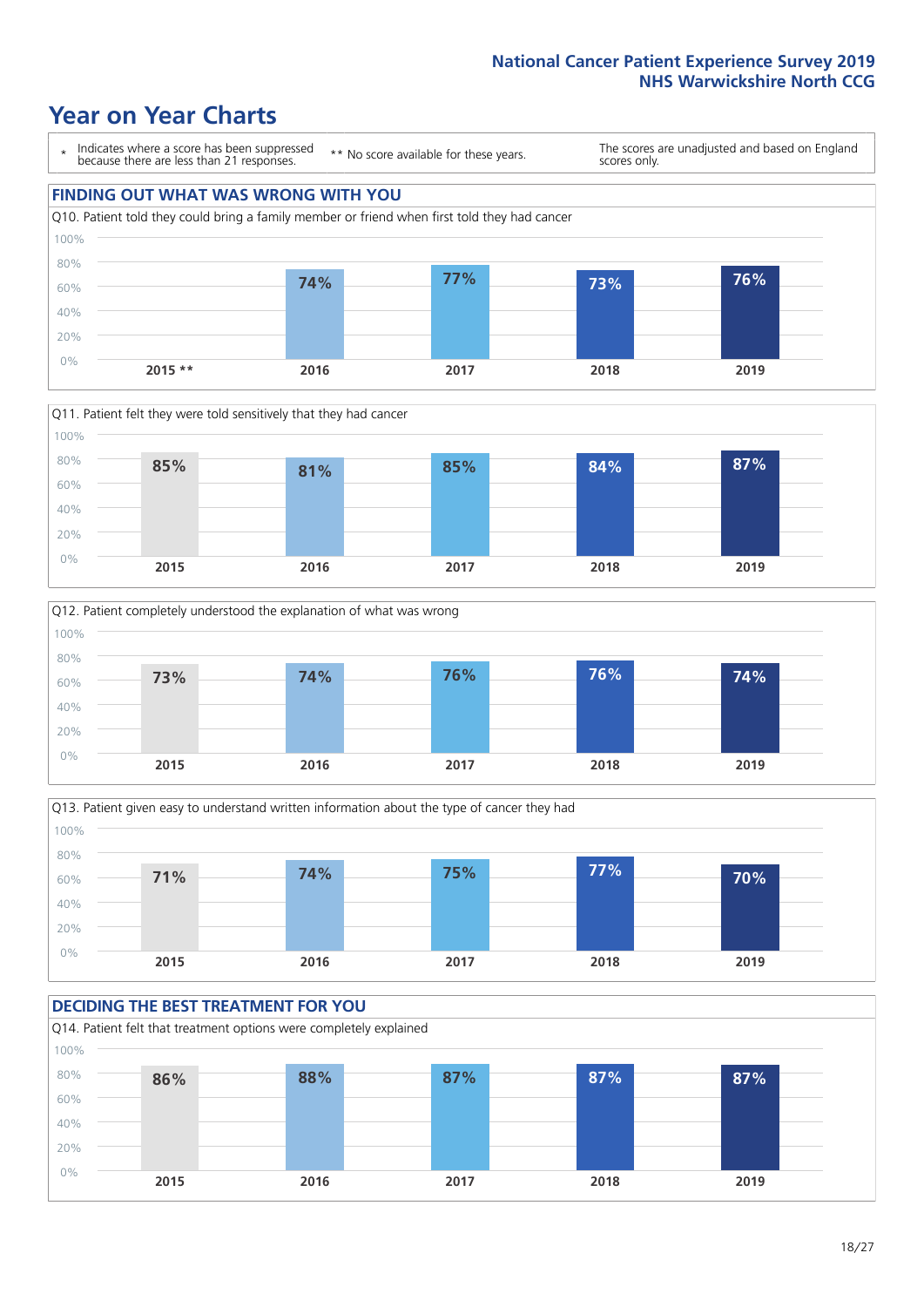### **Year on Year Charts**









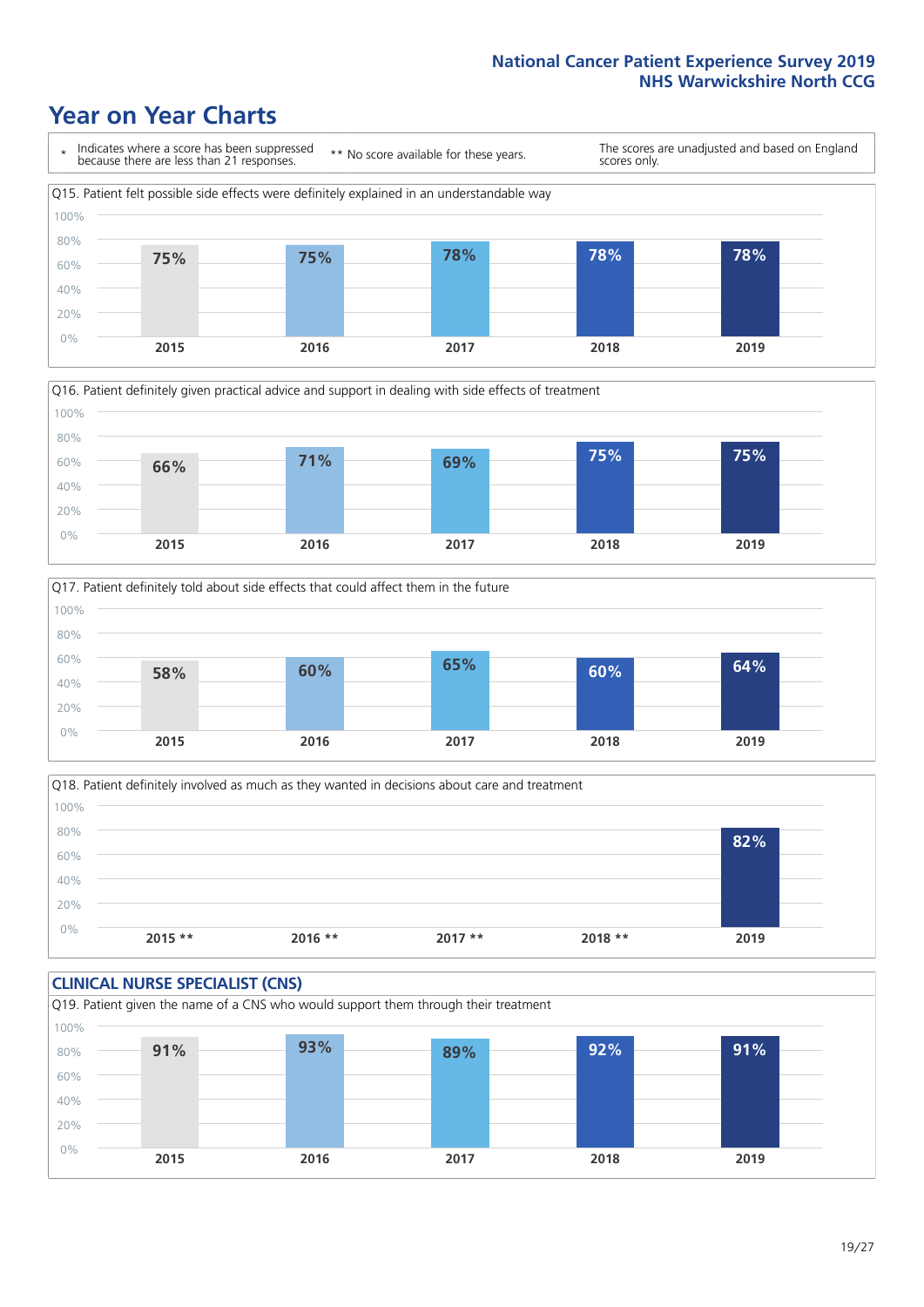### **Year on Year Charts**









Q24. Hospital staff gave information on getting financial help or possible benefits 100%

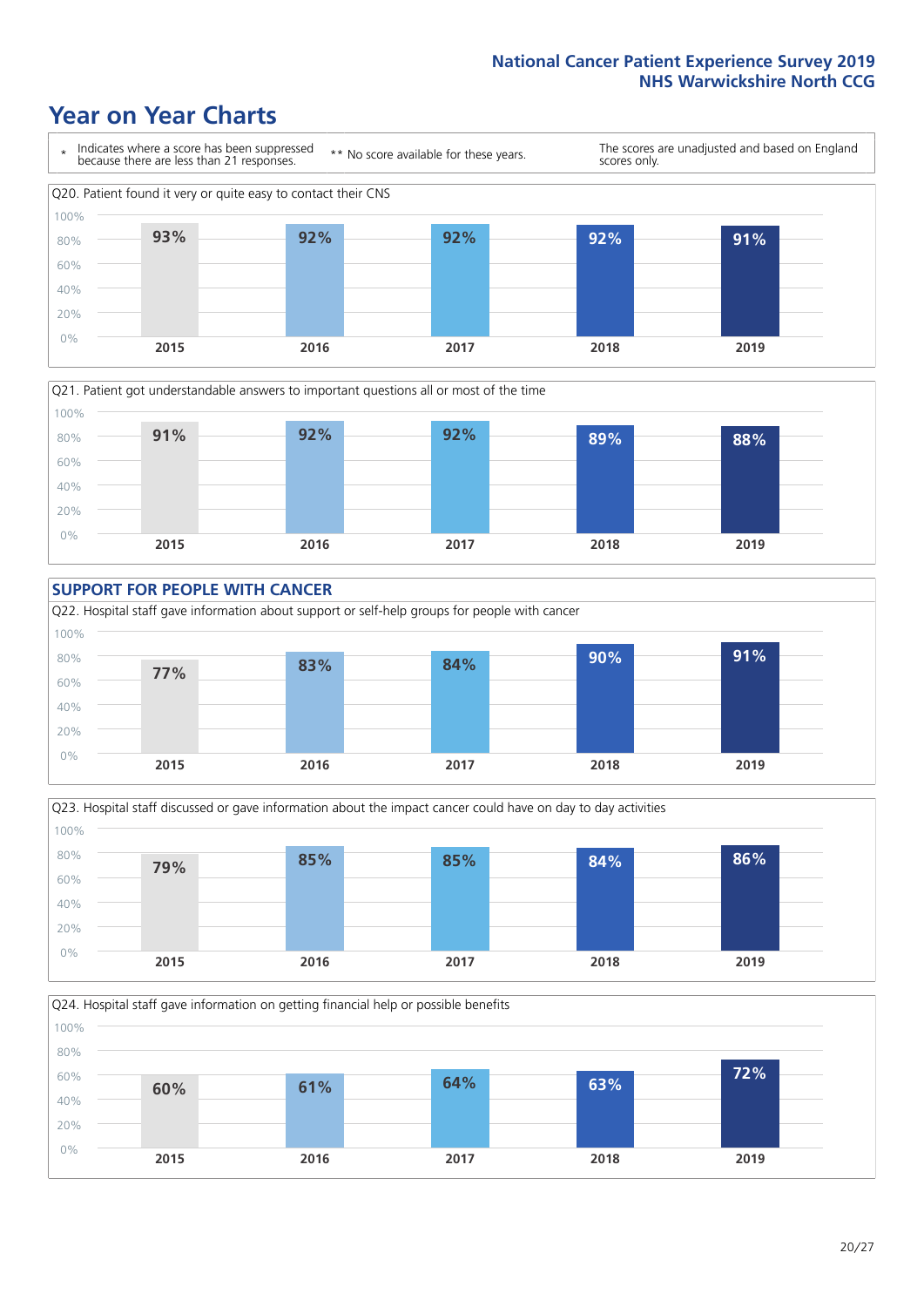### **Year on Year Charts**



#### **OPERATIONS**





#### **HOSPITAL CARE AS AN INPATIENT** Q30. Hospital staff didn't talk in front of patient as if patient wasn't there 0% 20% 40% 60% 80% 100% **2015 \*\* 2016 \*\* 2017 \*\* 2018 \*\* 2019 82%**

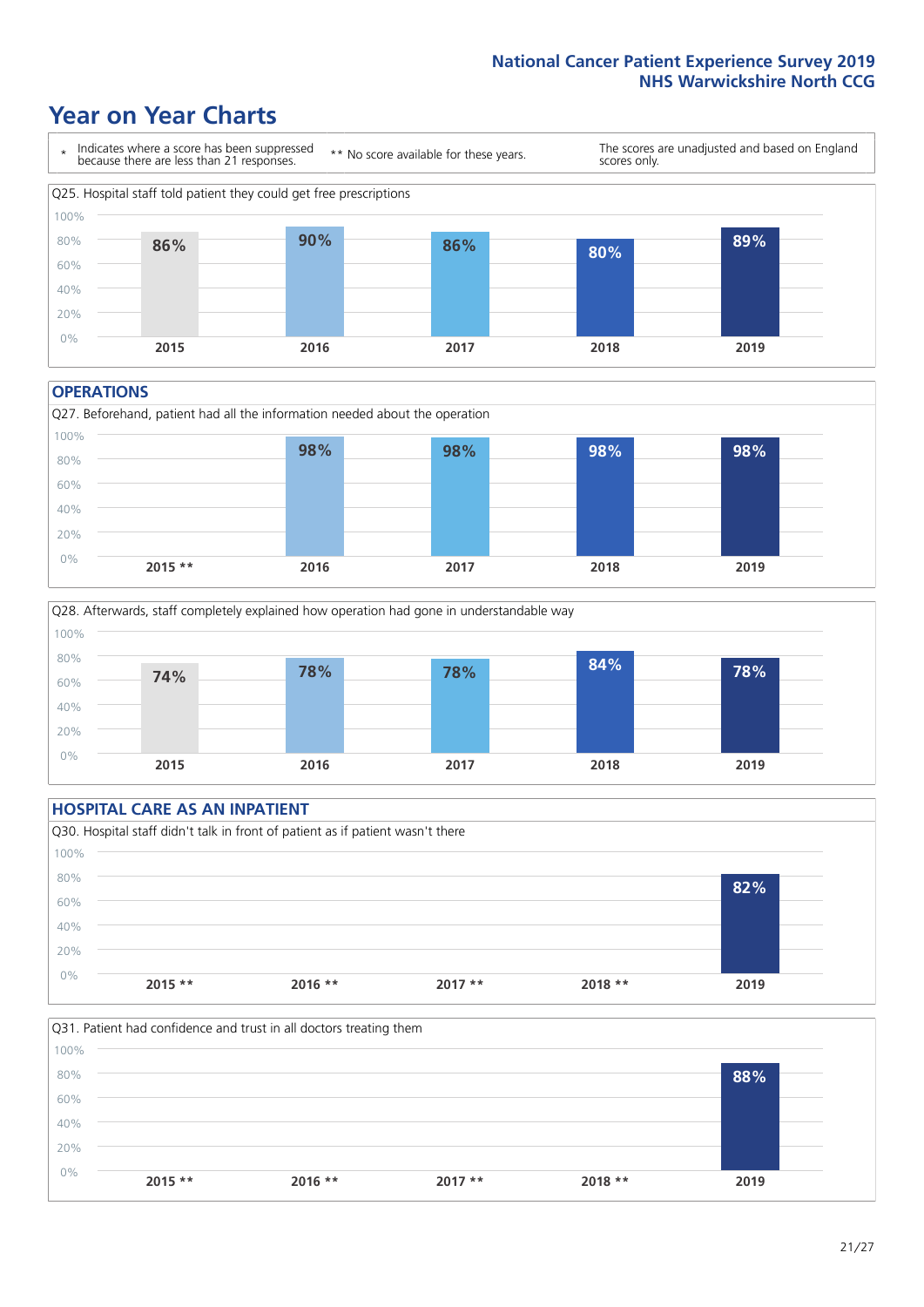### **Year on Year Charts**









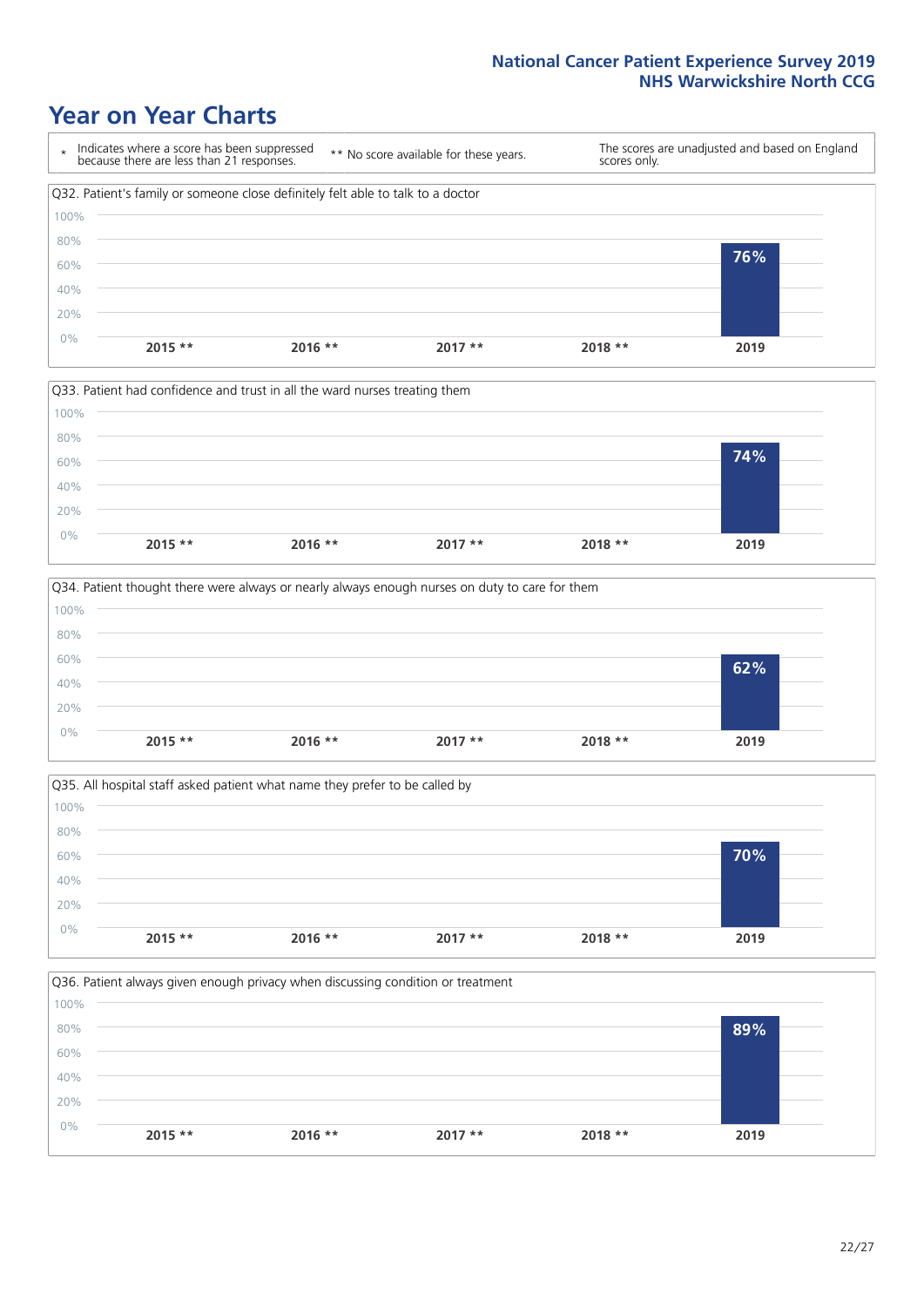### **Year on Year Charts**









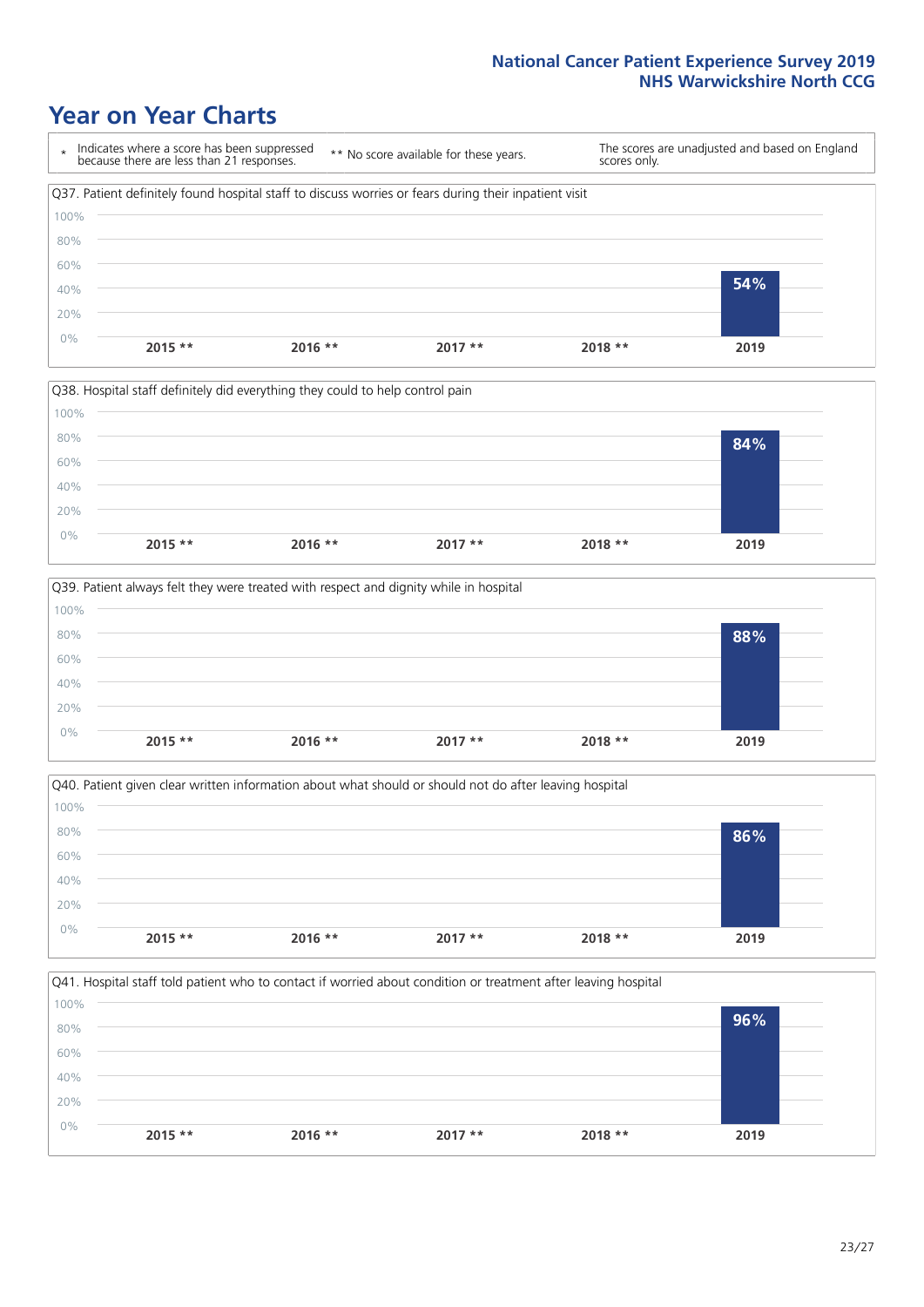### **Year on Year Charts**

\* Indicates where a score has been suppressed because there are less than 21 responses.

\*\* No score available for these years.

The scores are unadjusted and based on England scores only.

#### **HOSPITAL CARE AS A DAY PATIENT / OUTPATIENT**









Q49. Beforehand patient completely had all information needed about chemotherapy treatment 100%

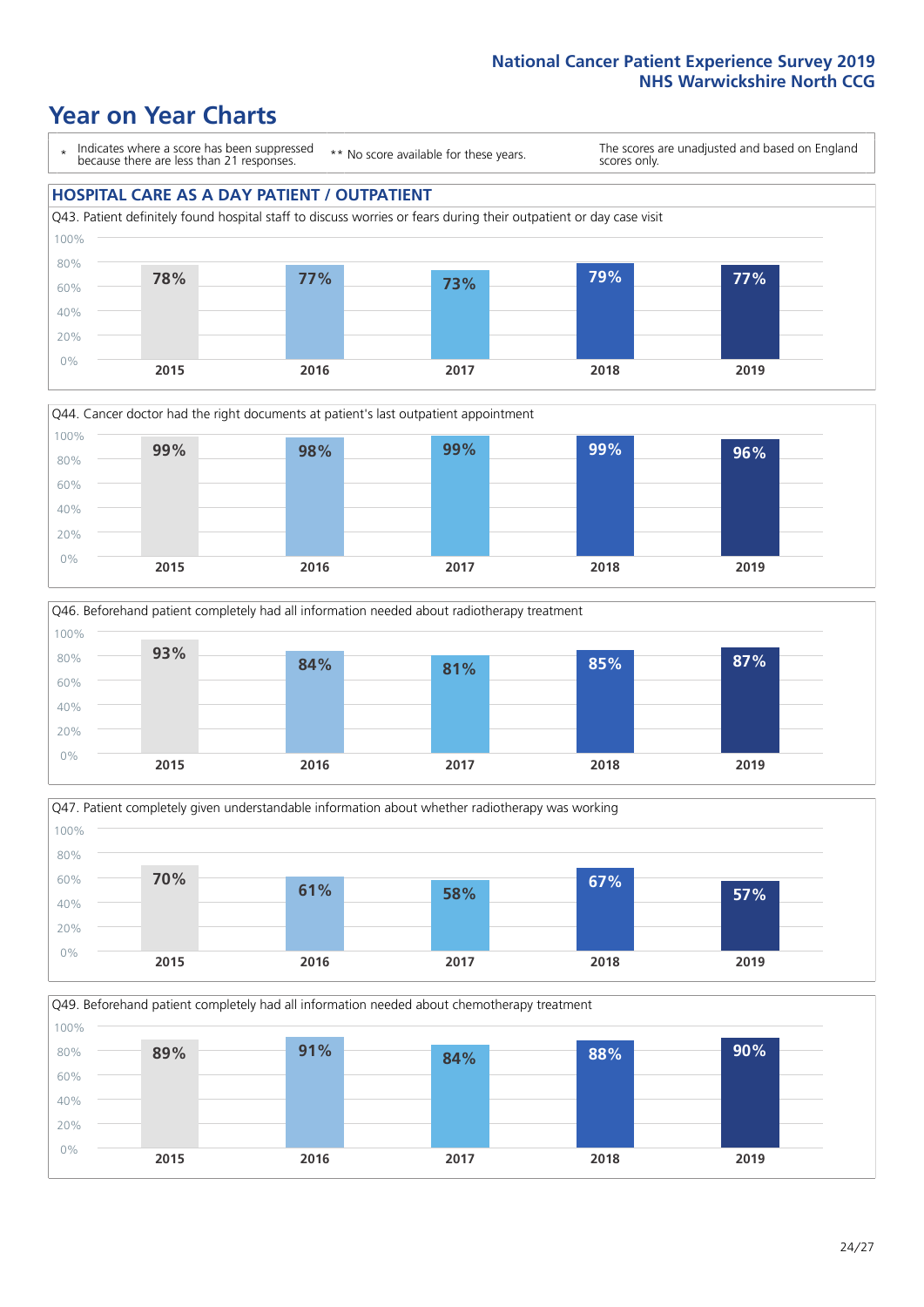### **Year on Year Charts**



#### **HOME CARE AND SUPPORT**







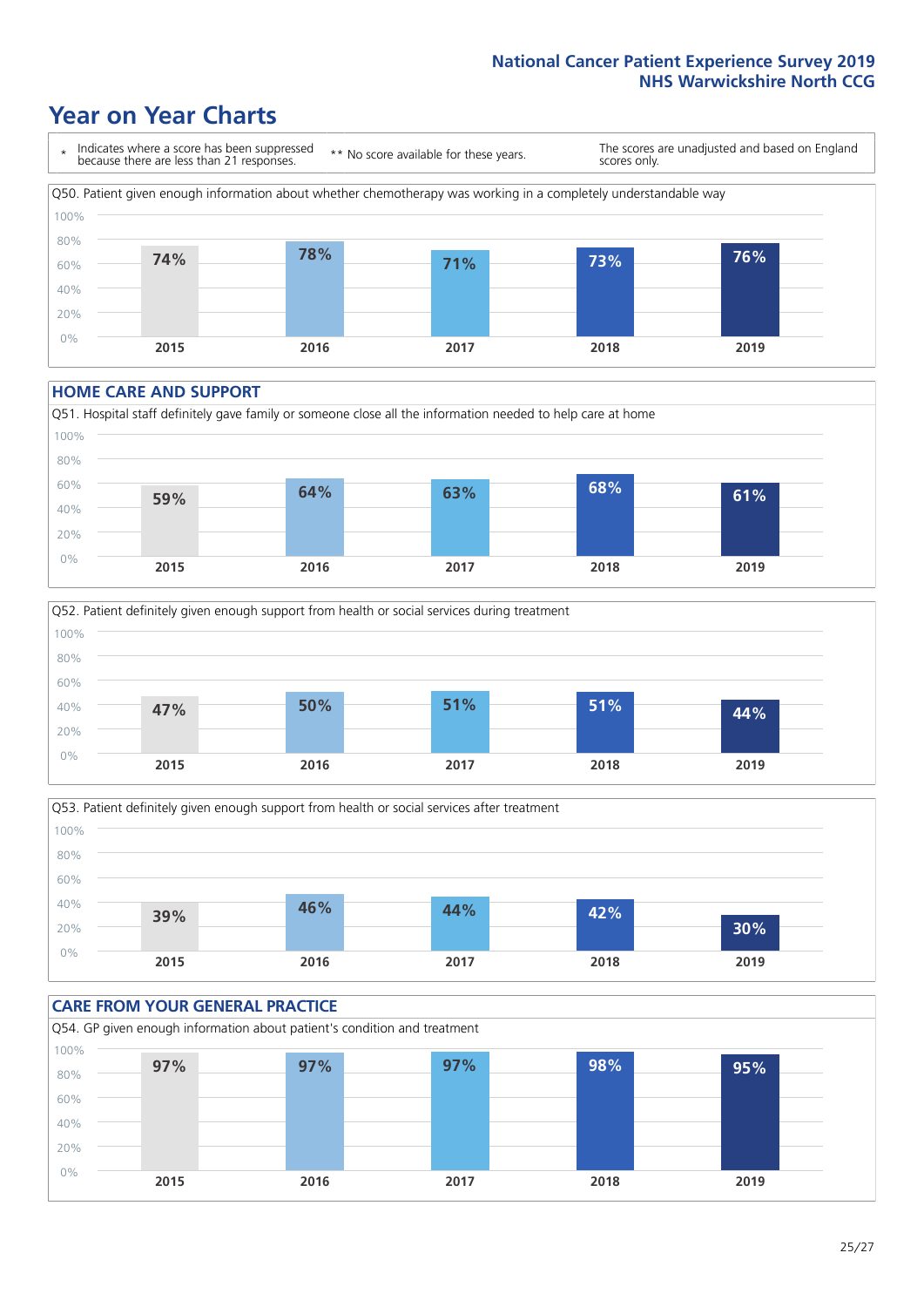### **Year on Year Charts**

\* Indicates where a score has been suppressed because there are less than 21 responses. \*\* No score available for these years. The scores are unadjusted and based on England scores only. Q55. General practice staff definitely did everything they could to support patient during treatment 0% 20% 40% 60% 80% 100% **2015 2016 2017 2018 2019 61% 55% 65% 65% 58%**

#### **YOUR OVERALL NHS CARE**







Q59. Patient felt length of time for attending clinics and appointments for cancer was about right 0% 20% 40% 60% 80% 100% **2015 2016 2017 2018 2019 75% 76% 78% 77% 70%**